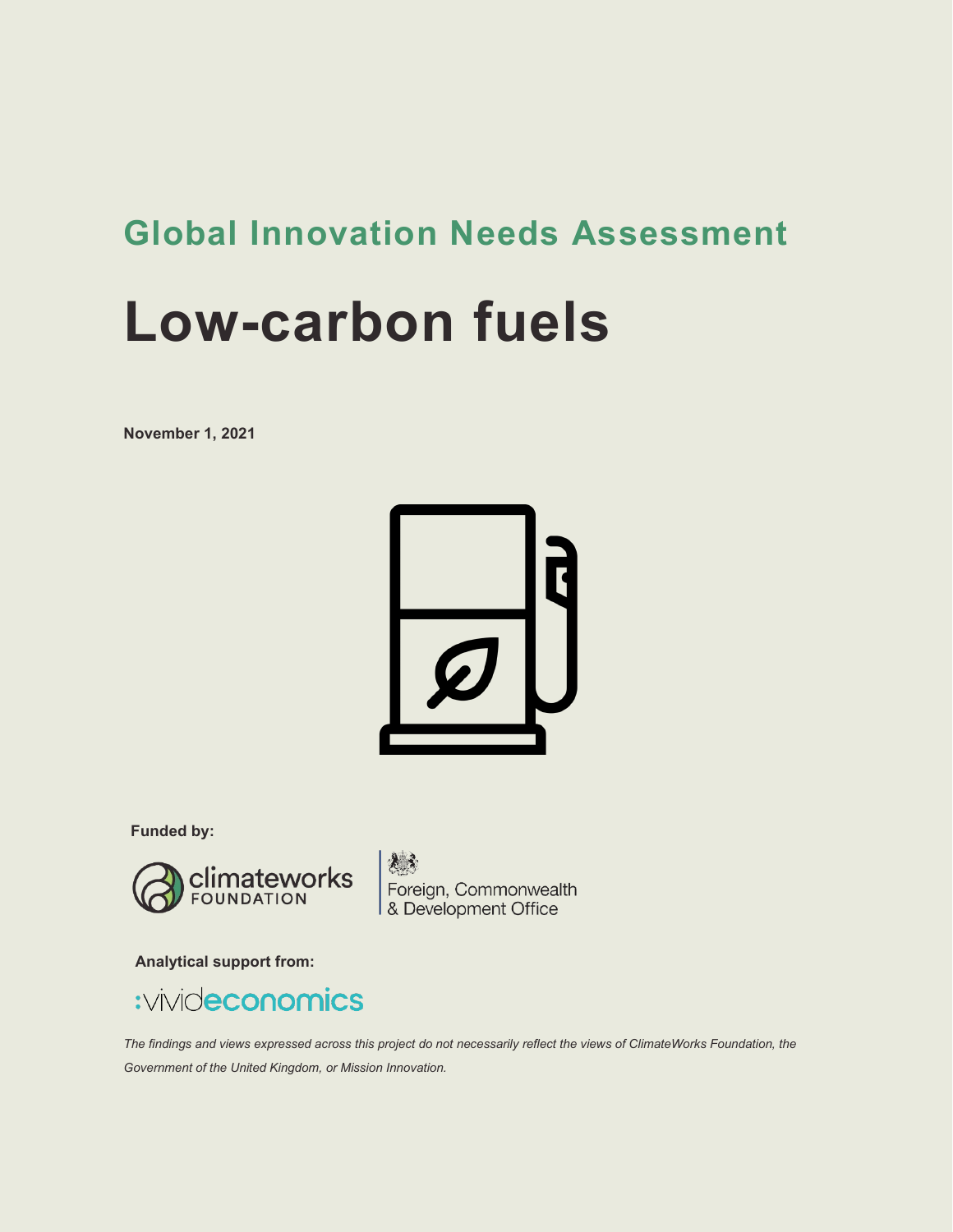### **The Global Innovation Needs Assessments**

**The Global Innovation Needs Assessments (GINAs) is a first-of-its-kind platform for assessing the case for low-carbon innovation.** The GINAs take a systemwide perspective, explicitly modeling the impact of innovations across the global economy. Uniquely, the analysis quantifies the economic benefits of low-carbon innovation and identifies the levels of public investment—from research and development to commercialization—needed to unlock these benefits. The analysis is divided into three phases: Phase 1, global energy and land use; Phase 2, global industry; and Phase 3, regional deep dives. This report is part of Phase 1's investigation of innovative technologies in the energy and land systems.

**The analyses do not assess all relevant technologies, nor do they evaluate all relevant factors for policy judgments. Instead, the work is intended to provide a novel evidence base to better inform policy decisions.** The Phase 1 analysis looks across a broad range of climate mitigation technologies in energy and land use, including demand response to protein diversification, to model the economic value of related innovation investment. Later phases expand the research. As with adoption of all technologies, including some controversial ones described in this report, there are risks and potential downsides. Technology investment is ultimately a policy judgment. This analysis provides no policy recommendations for that investment.

*Phases of the Global Innovation Needs Assessments* 



**The Global Innovation Needs Assessments project is funded by the ClimateWorks Foundation and the UK Foreign, Commonwealth & Development Office.** Analysis was conducted by Vivid Economics. Thank you to the UK Department for Business, Energy and Industrial Strategy (BEIS) and to the Mission Innovation Secretariat, both of which were consulted on aspects of this work, and to BEIS support for the 2017–2019 Energy Innovation Needs Assessments, which developed the methodological approach taken here.

*The findings and views expressed here do not reflect the view of ClimateWorks, the Government of the United Kingdom, or Mission Innovation.*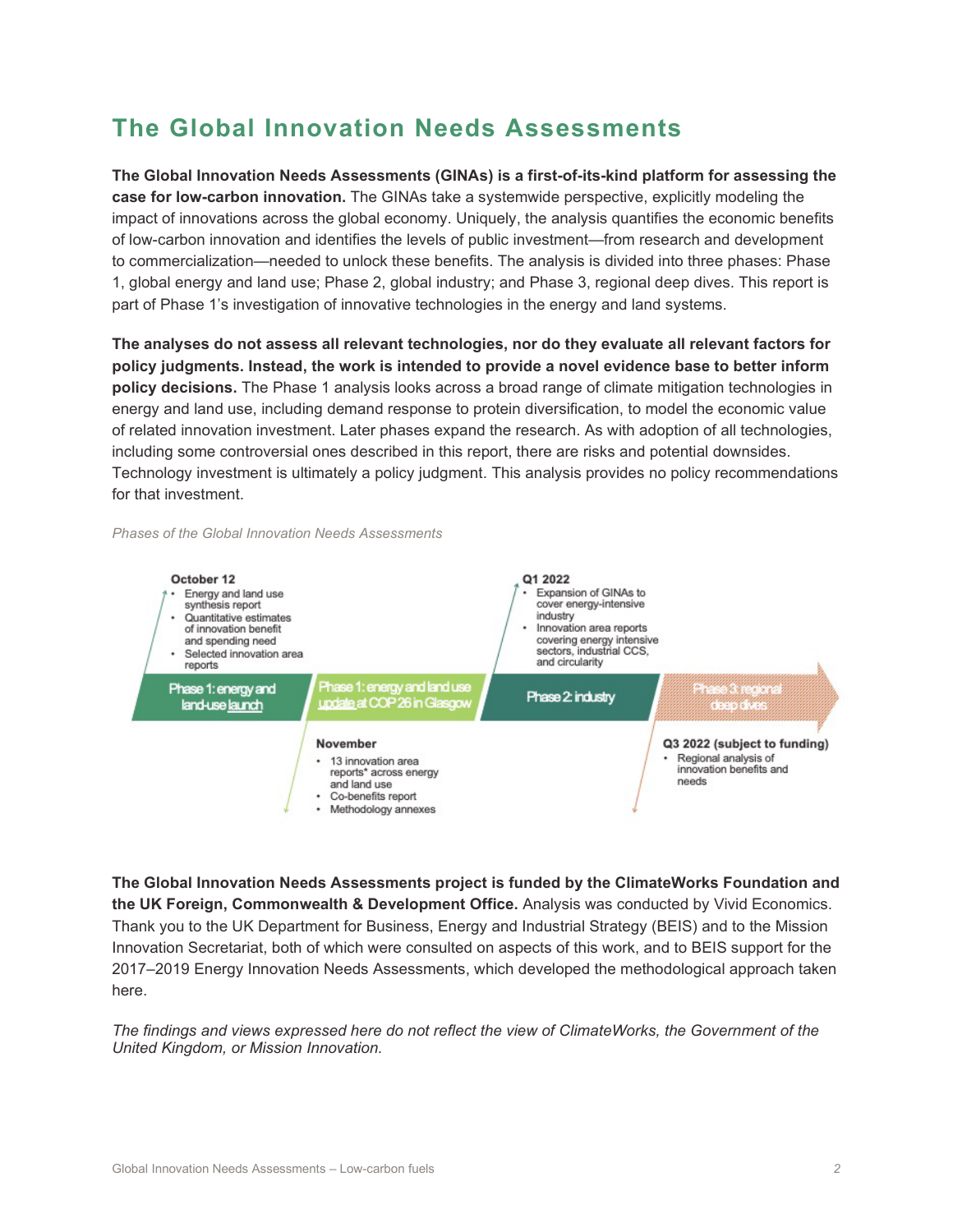#### **Phase 1 GINA outputs**

The suite of reports across innovation areas, methodological annexes, and a synthesis report for GINAs are available on the GINA website at [https://www.climateworks.org/report/ginas/.](https://www.climateworks.org/report/ginas/)

*The suite of outputs for Phase 1 of the Global Innovation Needs Assessments* 

1. Energy and land use synthesis report: slide-based summary for policymakers and executives Synthesis of the findings across the innovations considered in energy and land use

2. Innovation reports - in depth quantitative analysis for industry and policy analysts

#### Eneray

| <b>Energy</b>                                                                                                                                                                                                                                                                                                                                                                                                                              |                                                                           |        |                                                                                      | <b>Land use &amp; agriculture</b> |                                                                            |  |  |
|--------------------------------------------------------------------------------------------------------------------------------------------------------------------------------------------------------------------------------------------------------------------------------------------------------------------------------------------------------------------------------------------------------------------------------------------|---------------------------------------------------------------------------|--------|--------------------------------------------------------------------------------------|-----------------------------------|----------------------------------------------------------------------------|--|--|
| 半                                                                                                                                                                                                                                                                                                                                                                                                                                          | Wind power<br>Offshore and onshore wind turbines                          | 4      | <b>System flexibility</b><br>Battery storage, power-to-X, demand response            | (2)                               | Protein diversity<br>Novel protein-rich food and feed                      |  |  |
| $\circledast$                                                                                                                                                                                                                                                                                                                                                                                                                              | Low carbon hydrogen<br>Electrolyzers and gas reforming with CCS           | $\sim$ | <b>Buildings</b><br>Heat pumps, building fabric                                      | P                                 | Decarbonizing agrochemical inputs<br>Innovative fertilisers and pesticides |  |  |
| $\mathbb{R}^{\#}$                                                                                                                                                                                                                                                                                                                                                                                                                          | Solar power<br>Utility-scale and distributed PV                           |        | Power CCS<br>CCS in power generation (coal, gas and biomass)                         |                                   | Yield enhancing technologies<br>Digital agriculture and vertical farming   |  |  |
| <u>B</u> )                                                                                                                                                                                                                                                                                                                                                                                                                                 | Low carbon fuels<br>$2nd generation biofuels, synthetic fuels (H2 + CO2)$ |        | Zero-carbon road transport<br>Battery electric vehicles, fuel cell electric vehicles | ■ 全血                              | Irrigation<br>Improved irrigation methods and systems                      |  |  |
| $\circledcirc$                                                                                                                                                                                                                                                                                                                                                                                                                             | Nuclear power<br>Small modular and large-scale advanced reactors          |        |                                                                                      |                                   |                                                                            |  |  |
| The selected innovation areas were selected for their potential for further innovation and the potential magnitude of the associated system benefits. Their selection here is<br>because they could play a key role in a net zero pathway but does not imply that an optimal net zero pathway necessarily includes them. Further notes on the rationale<br>behind their selection is provided in the methodology annex on the GINA website |                                                                           |        |                                                                                      |                                   |                                                                            |  |  |

3. Co-benefits of innovation report - qualitative analysis of the environmental and other non-economic benefits of net-zero innovation

- 4. European case study analysis of jobs and growth benefits in Europe specifically
- 5. Methodology annex-description of the modeling approach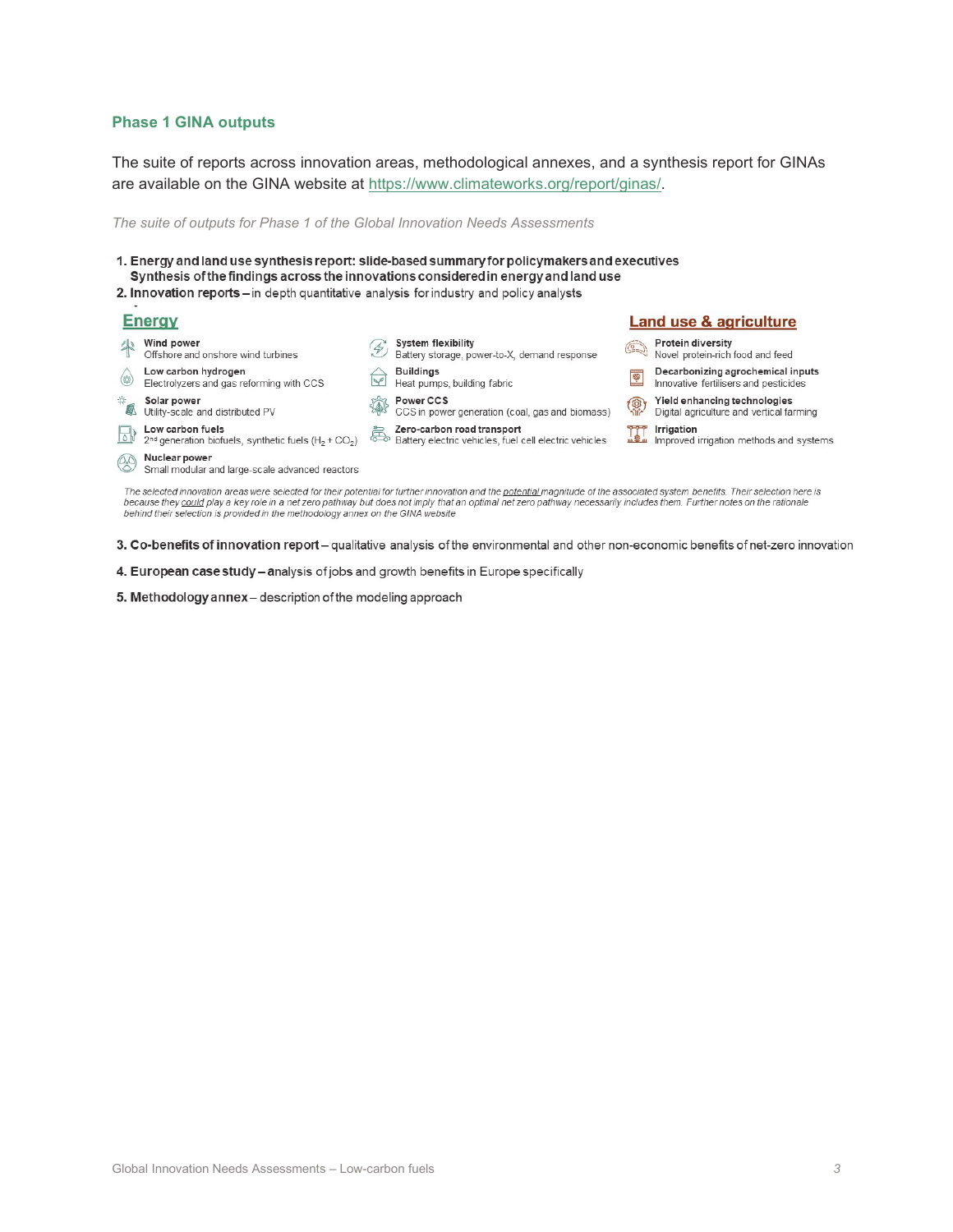### **Executive Summary**

**Low-carbon fuels provide a practical low-carbon substitute for fossil fuels where alternatives to conventional engines are costly or imply losses in service quality** (e.g., reduced speed and increased travel time). Synthetic fuels (sometimes referred to as synfuels) and advanced liquid biofuels can replace fossil fuels with minimal changes to the engine, transport fleet, and fuel distribution infrastructure, making them a potentially practical low-carbon alternative to fossil fuels in some transportation applications.[1](#page-3-0) Alternatives to conventional engines are still expensive in transport modes like aviation and would lead to losses in performance, such as reduced airplane speed. Supported by mandated blending, large supply chains for biofuel already exist in major markets like the European Union, United States, and Brazil. However, advanced biofuels remain immature and represent only 7% of total liquid biofuel production. Similarly, synthetic fuels are not yet produced or used at scale. They are more expensive than advanced biofuels but are not subject to physical constraints in terms of feedstock availability. They will likely be deployed much later than advanced biofuels, when the hydrogen and  $CO<sub>2</sub>$ used as feedstocks become available at scale and low costs.

**Strong innovation and commercialization could more than halve the costs of conversion plants, for both advanced biofuel and synfuel, reducing overall fuel production costs by up to 20%. [2](#page-3-1)** High costs represent a substantial barrier to commercialization of advanced fuels; one liter of advanced biofuels and synthetic fuels costs, respectively, two and five times more than one liter of gasoline. Reducing the production costs of hydrogen, carbon dioxide, and bio-based feedstocks will have an important role in ensuring the competitiveness of advanced fuels overall. However, innovations in the synthesizing of feedstocks into liquid fuels will also play a substantial part in reducing costs. Key innovations in this area include new synthesis processes that yield higher conversion efficiencies for synthetic fuels and combined conversion steps that minimize energy losses and improve the efficiency of advanced biofuels.

**By the year 2100, innovations could reduce global energy system costs by a cumulative US\$2.8 trillion (undiscounted): US\$45 billion per year by 2050 and US\$100 billion per year by 2090.**  Discounting at a 5% annual rate, cumulative system benefits could amount to US\$220 billion. The supply of cheaper low-carbon fuels at greater quantities would reduce the cost of decarbonization in the transport sector. It would also reduce the need to make costly adjustments to existing infrastructure; advanced fuels can be used with only minor conversions to existing engines and storage facilities. Further, reduced emissions from the transport sector would reduce the need to deploy expensive mitigation solutions, such as carbon-removal technologies, elsewhere. Most of the system benefits would be realized during the second half of the century, when technology reaches maturity and supply chains become well-developed. System benefits could be much larger if feedstock costs are reduced at the same time. Hydrogen production costs are expected to drop by more than 60% by 2030.

<span id="page-3-0"></span><sup>1</sup> Advanced biofuels, also defined as second-generation biofuels, are liquid fuels manufactured using non-food and non-feed biomass as feedstock.

<span id="page-3-1"></span> $^2$  This cost halving assumes feedstock costs reductions for hydrogen and carbon dioxide to \$1.5 /kgH2 and \$0.01 /kgCO2, respectively, by 2050.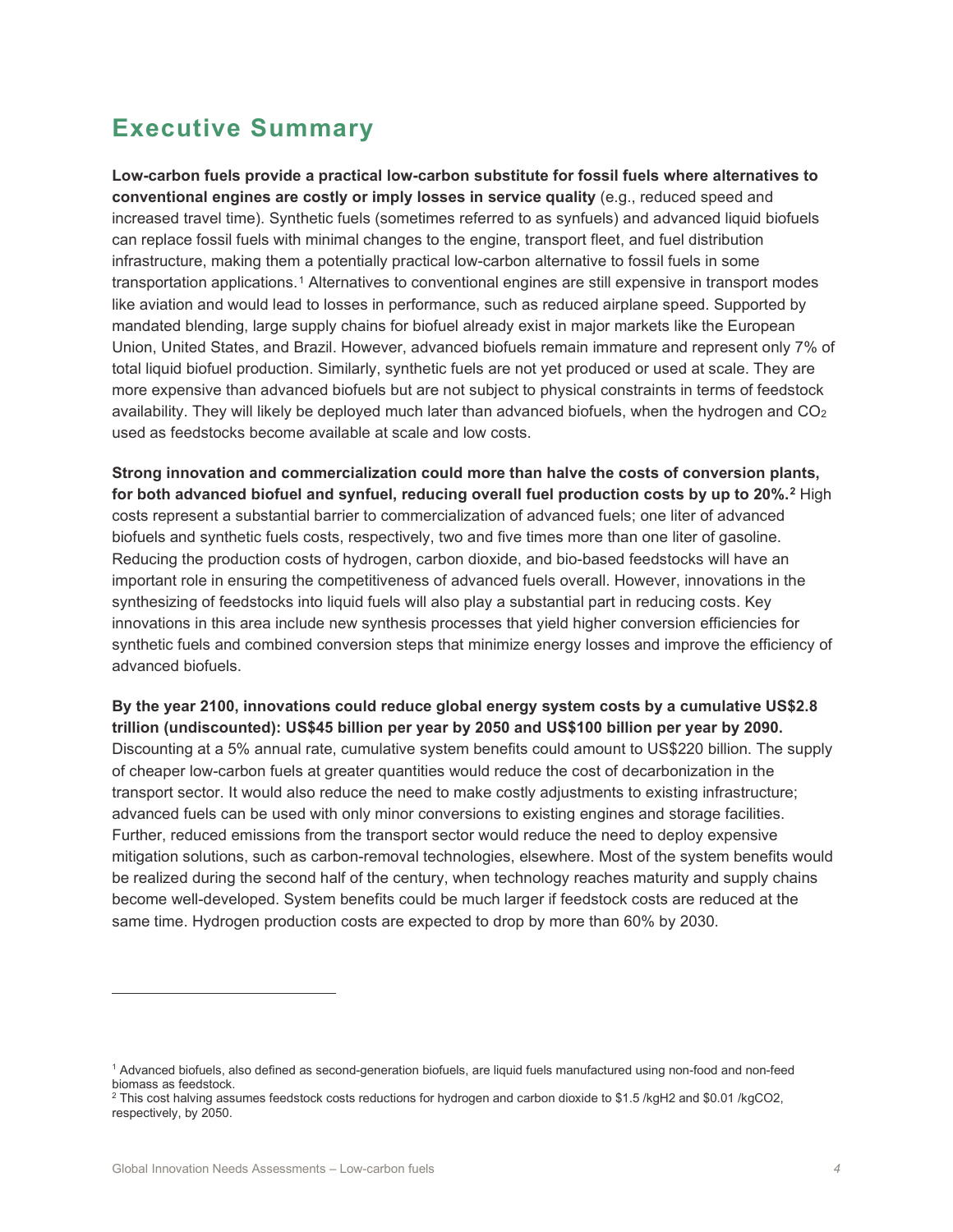**To realize the full benefits of low-cost, low-carbon fuels, public spending on research, development, and deployment (RD&D) and commercialization of some US\$3.2 billion per year and US\$2.8 billion per year, respectively, is required.** This spending is equivalent to more than 10 times the current annual investment in advanced fuels from private and public sources combined, but it is less than 15% of the benefits, estimated at US\$45 billion, that would be realized in 2050 from increased innovation in advanced fuels. Government support for RD&D and commercialization will need to be accompanied by so-called pull policies that address market barriers and drive deployment. These policies can include carbon pricing as well as other sector-specific policies, such as the use of mandates and updated fuel taxation frameworks.

**Innovation in the low-carbon fuels industry could be a valuable business opportunity for suppliers and developers across the value chain, with the market size for conversion plants projected to reach more than US\$60 billion by 2050.** Innovation could drive the low-carbon fuel market to reach a market size of more than US\$600 billion by 2050.<sup>[3](#page-4-0)</sup> Within this market, highly innovative and tradeexposed sectors will include the fuel conversion sector, which could support a direct gross value added (GVA) of US\$30 billion and 300,000-plus high-value jobs each year by 2050. However, gains across the economy are likely to be much larger as the upstream and downstream stages of the value chain, such as feedstock production, are included.

| <b>Public benefits</b> | Cumulative for 2021-50, undiscounted: US\$0.8 trillion                |
|------------------------|-----------------------------------------------------------------------|
| (i.e., energy system   | Cumulative for 2051-2100, undiscounted: US\$2 trillion                |
| cost savings)          | Cumulative for 2021-2100, discounted at 5% per year: US\$0.2 trillion |
| <b>Business</b>        | 2035: US\$20 billion GVA, 260,000 direct jobs                         |
| opportunities          | 2050: US\$30 billion GVA, 300,000 direct jobs                         |
| <b>Public spending</b> | Commercialization, annual average for 2021-2035: US\$2.8 billion      |
| required               | RD&D, annual average for 2021-2035: US\$3.2 billion                   |

<span id="page-4-0"></span><sup>&</sup>lt;sup>3</sup> The market size of the entire advanced fuel market is indicative.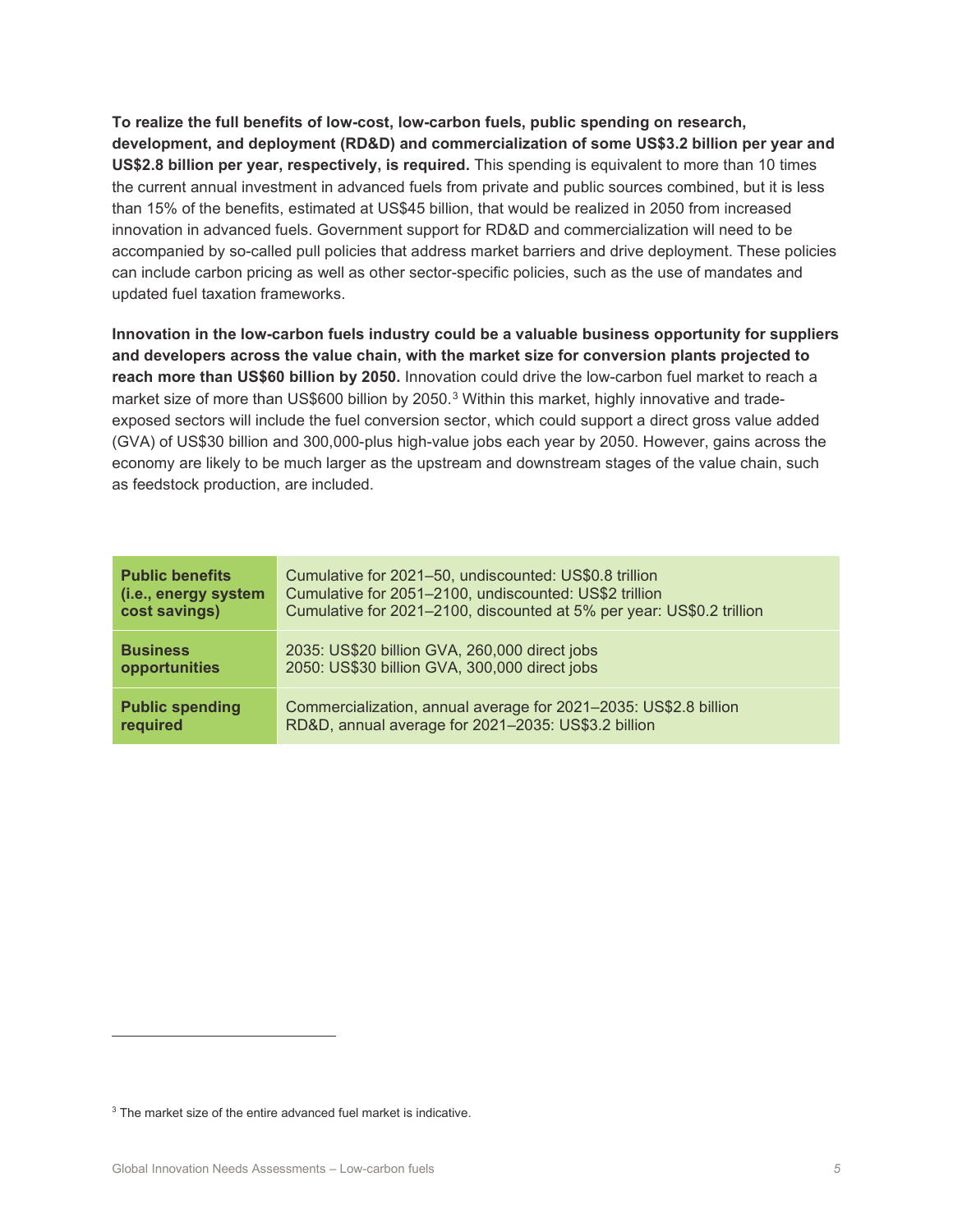# **1. Low-carbon fuels and the energy system**

#### **Current role in the energy system**

Low-carbon fuels include advanced biofuels and synthetic fuels:

- **Advanced biofuels are liquid fuels manufactured using non-food and non-feed biomass as feedstock. [4](#page-5-0)** Advanced biofuels are generally defined as second-generation biofuels, and the feedstocks from which they are derived include forest residues, agricultural residues, and waste. Unlike the feedstocks of first-generation (conventional) biofuels, the feedstocks of advanced biofuels cannot be used for food or feed production. As a result, advanced biofuels have a lower impact on food resources and on direct and indirect land use change, including deforestation and biodiversity loss (Royal Academy of Engineering 2017). For these reasons, this report will focus on second-generation biofuels.
- **Synthetic fuels are fuels manufactured using hydrogen and carbon dioxide, which can be produced in a climate-neutral way.** Hydrogen and carbon dioxide are produced and reacted into a liquid fuel using a synthesizer. For synthetic fuels to be climate-neutral, the carbon dioxide and hydrogen must be derived from sustainable zero-carbon sources.

**Supported by pull policies, first-generation biofuels are currently deployed at scale in road transport, but the use of advanced biofuels remains limited**. In 2020, liquid biofuels helped meet 4% of global transport demand, entirely from road transport. Biofuels are widespread in some countries, but largely as first-generation biofuels: of the 3.7 exajoules (EJ) of liquid biofuels produced in 2020, 93% was produced from conventional crops such as sugarcane, corn, and soybeans. However, biofuel producers still rely on pull policies such as blending mandates to bring their products to market. Only 7% of liquid biofuels are advanced biofuels produced from feedstocks such as wastes and residues (IEA 2021).

**Synthetic fuels are not yet produced at commercial scale, but various pilot projects have recently been rolled out in the transport sector**. For example, in January 2021, a major airline operated the first passenger flight using synthetic fuels (Proper 2021). However, high production costs and a lack of regulatory incentives have so far prevented a market ramp-up that would allow significant capacity and economies of scale to be achieved. Furthermore, the feedstocks required for synfuel production, namely carbon dioxide and hydrogen, are still not available at scale.

<span id="page-5-0"></span><sup>4</sup> The focus of this report is on liquid biofuels, hence the use and innovation opportunities of gaseous biofuels are not analyzed in detail. IEA (2021b) expects that most of the production of biogases will be used to decarbonize the gas network by 2050.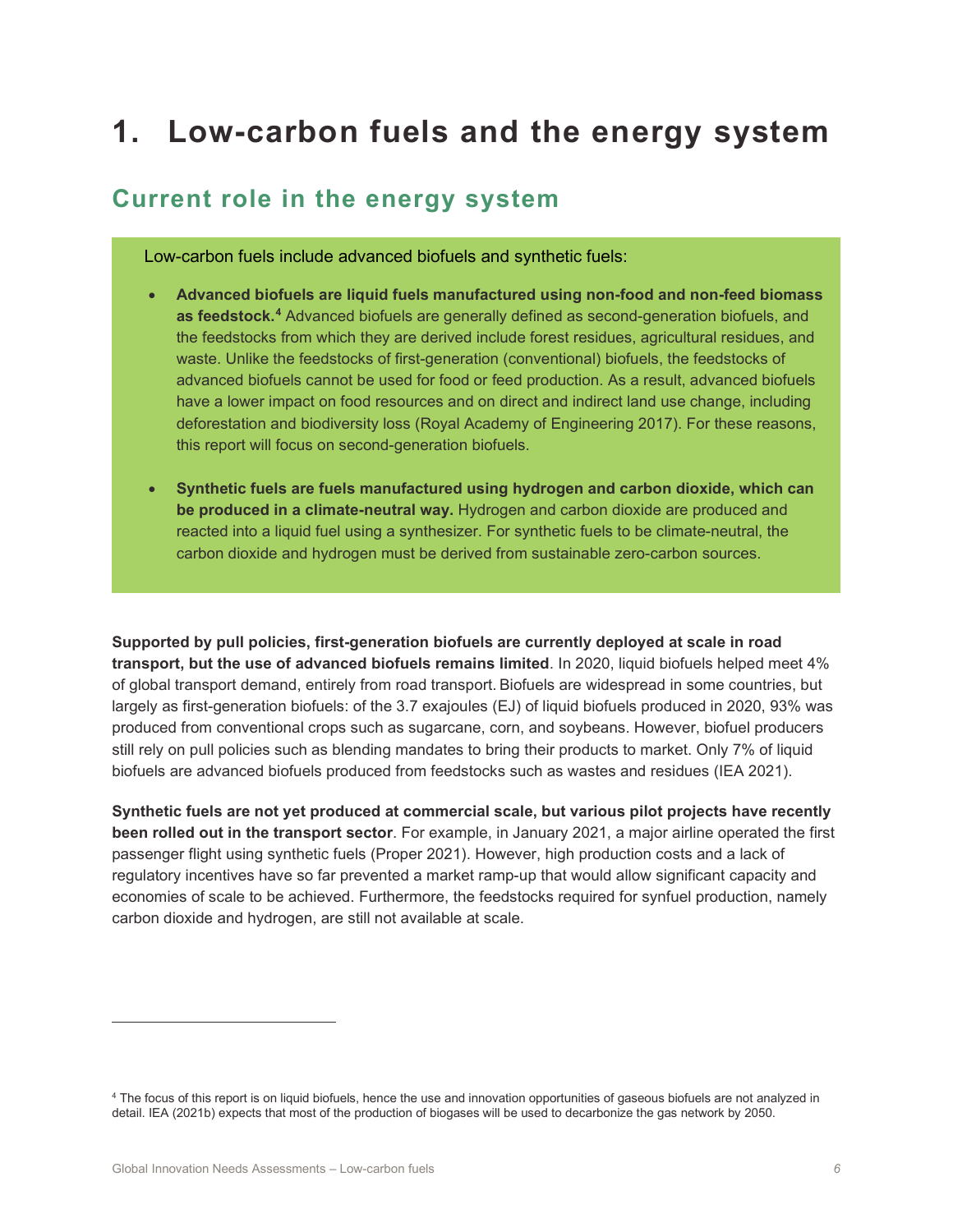### **Future role and deployment potential**

**Low-carbon fuels provide a practical low-carbon substitute to fossil fuels where alternatives to conventional engines are costly or imply losses in service quality** (e.g., reduced speed and increased travel time). Drop-in compatible synthetic fuels and advanced liquid biofuels can replace fossil fuels with minimal changes to the engine, transport fleet, and fuel distribution infrastructure. For this reason, they are practical solutions to decarbonize transport modes such as shipping, aviation, and heavy-duty transport wherever the infrastructure to support trucks powered by batteries or fuel cells is unavailable. Other transport modes can find more effective decarbonization solutions away from lowcarbon fuels. For example, battery electric passenger vehicles are a low-carbon alternative to conventional vehicles with lower costs and higher conversion efficiencies than vehicles running on lowcarbon fuels.[5](#page-6-0) To decarbonize long-distance transport, alternative solutions to low-carbon fuels are under development, but they are unlikely to be effective across all transport segments and will require expensive changes to the engine, transport fleet, and fuel distribution infrastructure. Battery electric planes could be used for short regional flights, but longer flights would require installation of heavy batteries on the aircraft and a threefold increase in current battery density. Even then, battery electric planes would not meet range requirements for mid-haul and long-haul flights (IEA 2020b).

**Most 1.5°C scenarios suggest that biofuel production could increase to 10–25 EJ per year by 2050, but land availability and competition for biomass could limit its growth**. In scenarios that imply a global mean temperature rise of 1.5°C, projections of biofuel production vary, depending on feedstock availability and the cost of alternative decarbonization solutions. However, most of the scenarios envision an increase in biofuel use, including in long-distance transport, of up to 25 EJ per year in 2050.[6](#page-6-1) The International Energy Agency (IEA) suggests that biofuels could account for about 20% of energy use in shipping and 30% of fuel consumption in aviation by 2050 (IEA 2020b). Most production will focus on advanced second-generation biofuels because the biomass used to produce them guarantees a more efficient use of land compared with that of conventional biofuels. However, sustainable biomass production is limited. Furthermore, different bioenergy uses across the energy system compete for sustainable biomass. Bioenergy with carbon capture is expected to become an important driver of biomass demand, which could limit biomass availability to produce advanced biofuels. Of the global energy demand from the transport sector, estimated at 100–170 EJ in 2050, only about 12% could be covered by advanced biofuels (Lövenich et al. 2018).

**Synthetic fuels can complement biofuels to help decarbonize long-distance transport, providing up to 36 EJ per year by 2050, but they will require feedstocks to be available at scale**. Synthetic fuels are more expensive than advanced biofuels but are not subject to physical constraints in terms of feedstock availability. Their uptake is still uncertain, but in many scenarios they are projected to complement biofuels in decarbonizing transport in the absence of other low-carbon options and to provide

<span id="page-6-0"></span><sup>&</sup>lt;sup>5</sup> Expert interviews have suggested that low-carbon fuels could also find use cases in passenger vehicles: in the short term, using low-carbon fuels can reduce the carbon footprint of vehicles running on fossil fuels while requiring minimal adjustments to engines and distribution infrastructure. In the long term, using low-carbon fuels in hybrid vehicles could lead to installation of smaller, lighter batteries on vehicles and reliance on fuel for long-distance trips with limited recharging points.

<span id="page-6-1"></span><sup>&</sup>lt;sup>6</sup> This projection is based on a range of scenarios developed for the Network of Central Banks and Supervisors for a Green Financial System.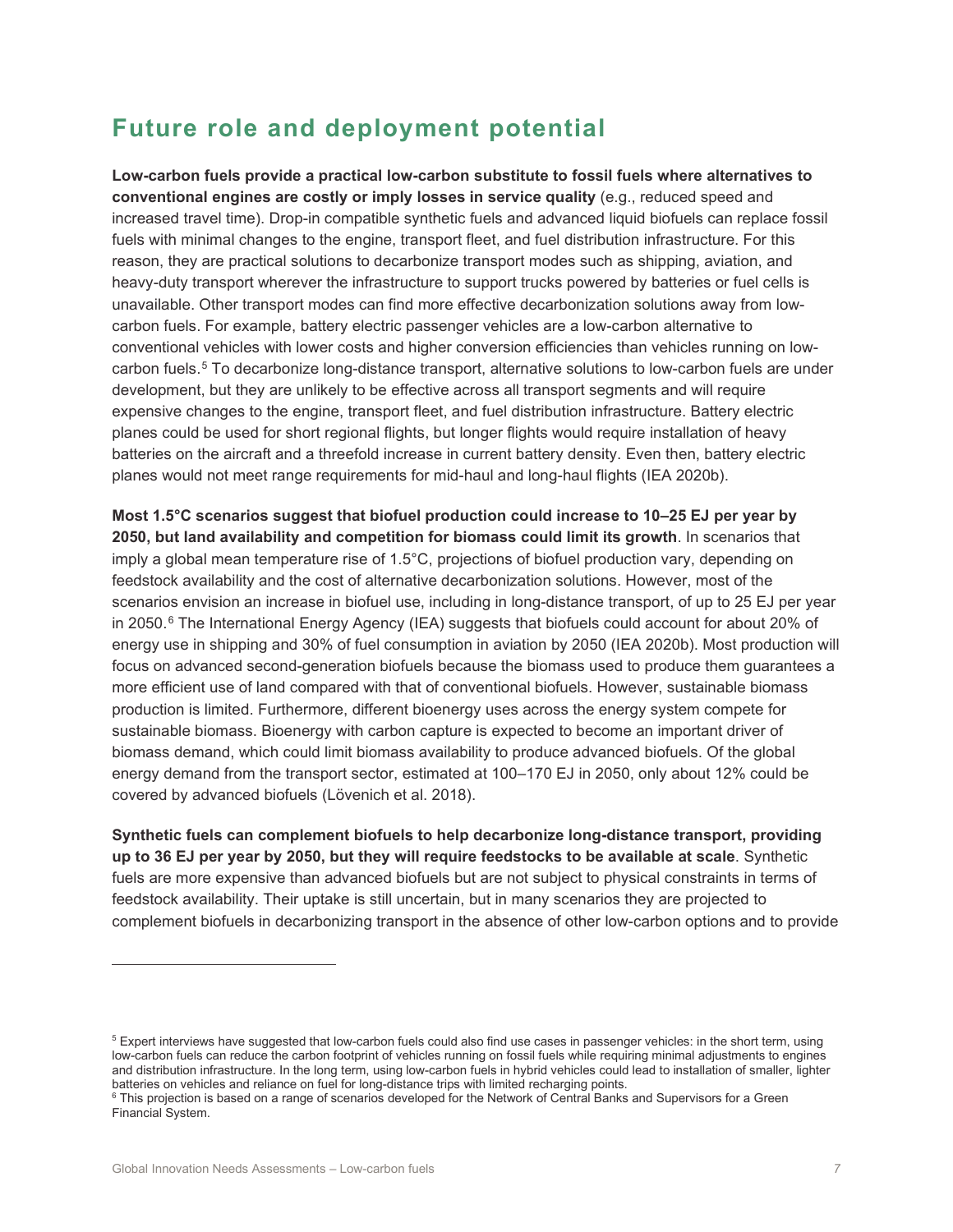5–36 EJ per year by 2050 (IEA 2021b; Ram et al. 2020). However, deployment of synthetic fuels, which rely on currently expensive and relatively scarce feedstocks, will likely occur at a later stage than deployment of advanced biofuels. The IEA suggests that production of commercial-scale synthetic jet kerosene through captured carbon dioxide could start in the 2030s and make up more than 40% of the jet fuel market in aviation by 2070. Combined with biofuels, low-carbon fuels would account for about 75% of demand for jet fuels by 2070 (IEA 2020b). However, the role of synthetic fuels in the energy system will hinge on the availability of low-cost hydrogen, carbon dioxide, and renewable electricity at scale.

#### **Limits of biomass production**

Biomass production is constrained by land availability. If all suitable lands (excluding lands currently used in agriculture) were available for biomass plantations, total supply would theoretically be 2,000– 2,300 EJ per year (Jans et al. 2018). However, not all biomass is sustainable. To be sustainable, biomass must have low life-cycle emissions and must avoid competing with use of land for food production, triggering land use changes that could release carbon into the atmosphere (e.g., deforestation), and reducing biodiversity. On this basis, sustainable biomass is estimated to be 40–60 EJ per year (Energy Transitions Commission 2021).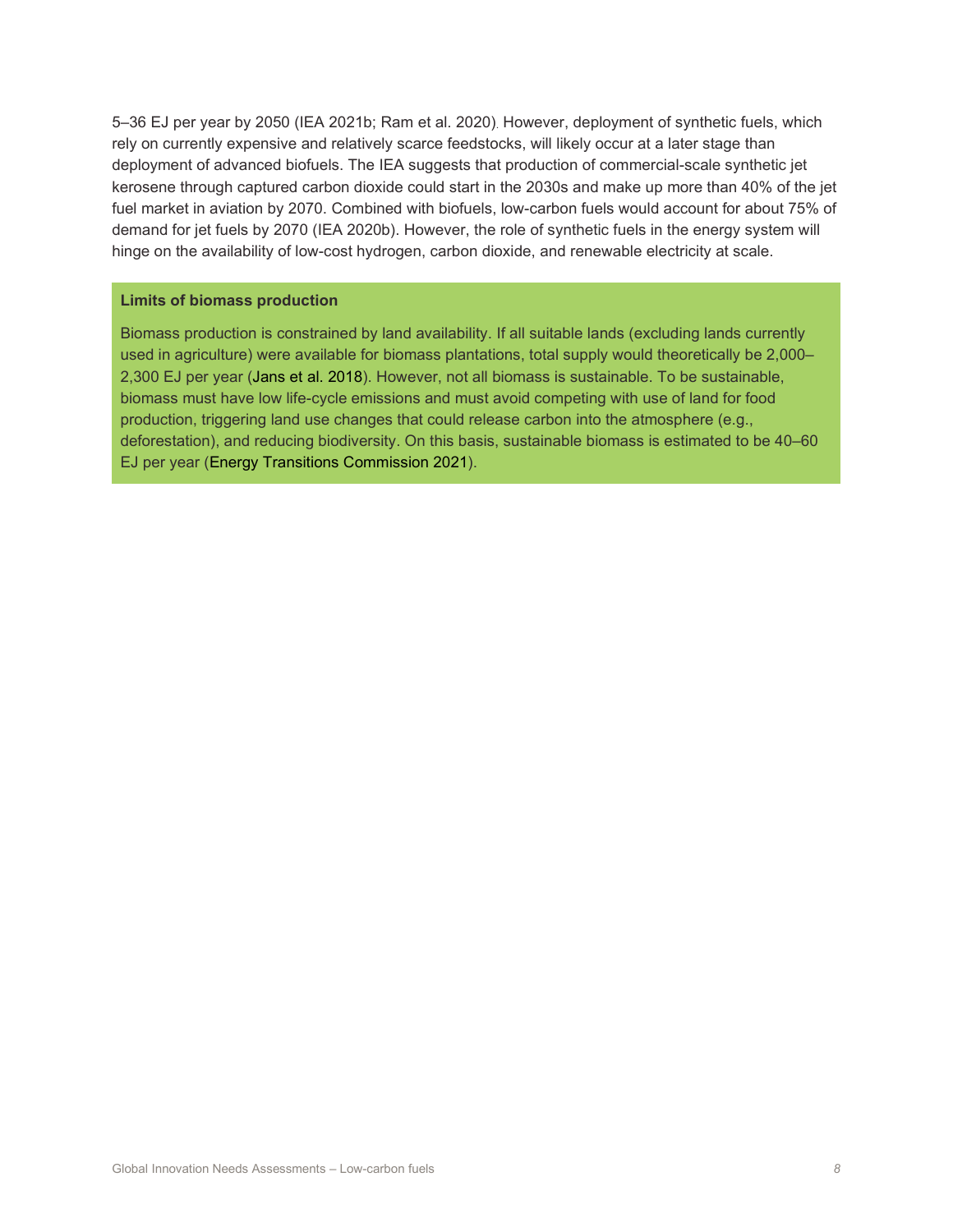# **2. Innovation opportunities**

### **Costs and deployment barriers**

**Advanced biofuels and synthetic fuels today are, respectively, two and five times more expensive than fossil fuels—a substantial barrier to their uptake at scale**. Production costs of advanced biofuels and synthetic fuels are at about US\$1 per liter and US\$2.3 per liter, respectively (IRENA 2017). In comparison, the retail price of gasoline in the United States over the past few years has been about US\$0.5 per liter. The price gap between low-carbon fuels and fossil fuel alternatives is a substantial barrier to uptake of low-carbon fuels.

#### **The key cost components of advanced biofuels are the feedstock costs and the capital and operating costs of fuel refineries:[7](#page-8-0)**

- **Feedstock costs** represent some 50% of total production costs. However, these costs can vary, depending on the specific feedstock used. The production of feedstock is an input to the production process of advanced biofuels and, therefore, not considered in detail in this report.
- **Capital costs** of advanced biofuel refineries represent about 25% of total production costs. These costs include the cost of conversion equipment as well as the costs of engineering, procurement, and construction of the plant.
- **Operating costs** of advanced biofuel refineries represent some 25% of total production costs. These costs include the costs of operation and maintenance of advanced biofuel plants throughout their lifetime.

#### **The key cost components of synthetic fuels are the costs of hydrogen and carbon dioxide as well as the capital and operating costs of conversion plants** (Concawe 2019)**:**

- **Hydrogen production costs** make up roughly 58% of production costs of synthetic fuels at the current hydrogen price of \$5/kgH<sub>2</sub> (Hydrogen Council 2021).<sup>[8](#page-8-1)</sup>
- **Carbon dioxide production costs** are responsible for some 25% of synthetic fuels production costs at a wholesale cost of \$0.2/kgCO2. This cost assumes that carbon dioxide is produced using direct air capture technologies. However, carbon dioxide can also be captured from power generation and industrial facilities. These methods are cheaper than direct air capture thanks to carbon dioxide's relatively higher density in industrial processes. However, the sequestration of carbon dioxide directly from the air ensures that production of the gas for synthetic fuels is carbon-neutral.

<span id="page-8-1"></span><span id="page-8-0"></span> $7$  Many types of biofuels and corresponding conversion processes are available. Throughout this report, we consider lignocellulosic ethanol production through hydrolysis and fermentation as a representative process for the cost profile of advanced biofuels. Because ethanol takes some 75% of the liquid biofuel market share, it can be converted into other biofuels such as methanol, and the conversion process of lignocellulosic ethanol is at an advanced stage (TRL 6-8) compared with other conversion processes. 8 This price assumes that hydrogen is produced using electrolyzers and renewable electricity. The costs of hydrogen production using this production route are explored in more detail in the Low-Carbon Hydrogen report.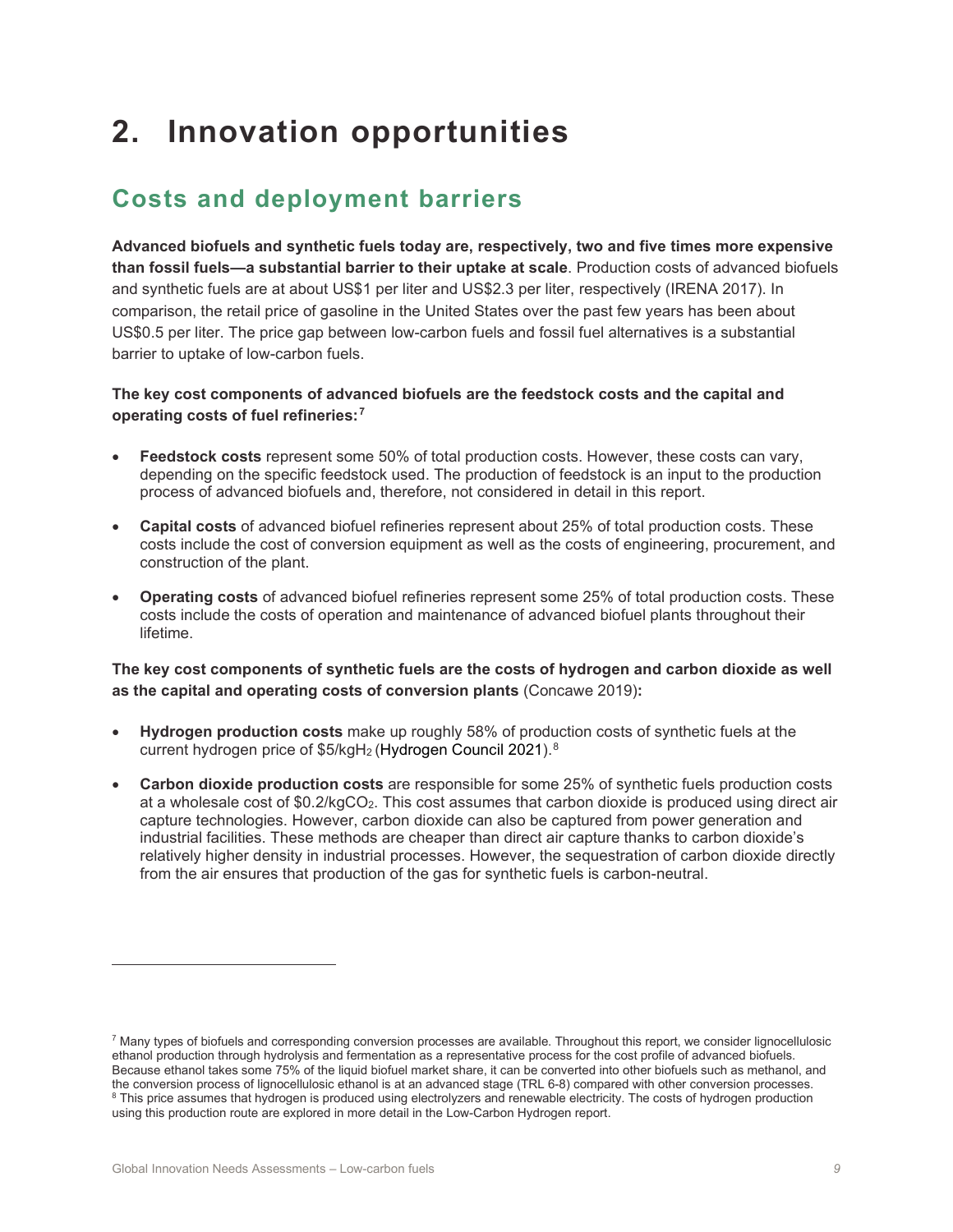- **Capital costs** of synthesis plants represent about 8% of total production costs. These costs include the cost of conversion equipment as well as the costs of plant engineering, procurement, and construction.
- **Operating costs** of synthesis plants represent some 9% of total production costs. These costs include operation and maintenance costs of synthetic fuel plants throughout their lifetime.



**Figure 1. Distribution of costs for synthetic fuels and advanced biofuels** 

*Source:* Vivid Economics based on Concawe (2019), IRENA (2017), and Hydrogen Council (2021).

**As feedstock production becomes cheaper, opportunities for cost reductions will increasingly involve the capital and operating costs of conversion plants.** For advanced biofuels, studies suggest that opportunities for innovation in this area are limited, and cost reductions could instead rely on reduced feedstock demand from higher process efficiencies (IEA 2020a). However, reductions in the cost of hydrogen and carbon dioxide could be substantial: estimates indicate that the cost of renewable hydrogen could drop by approximately 75% by 2040, from \$5/kgH2 today to less than \$2 /kgH2 (Hydrogen Council 2021). Innovations that could unlock these cost reductions will be treated in detail in the forthcoming GINAs Hydrogen report. Furthermore, the abundance of carbon capture facilities in the future could increase the availability of carbon dioxide, substantially reducing its cost for users, such as synfuel production plants. For these reasons, feedstock costs could drop to less than 50% of synfuel production costs before mid-century, as shown in Figure 1. By then, capital and operating costs of conversion plants would represent about half of the production costs of low-carbon fuels, highlighting the importance of unlocking cost reductions in this area. The remainder of this report focuses on innovations in the conversion processes for low-carbon fuels.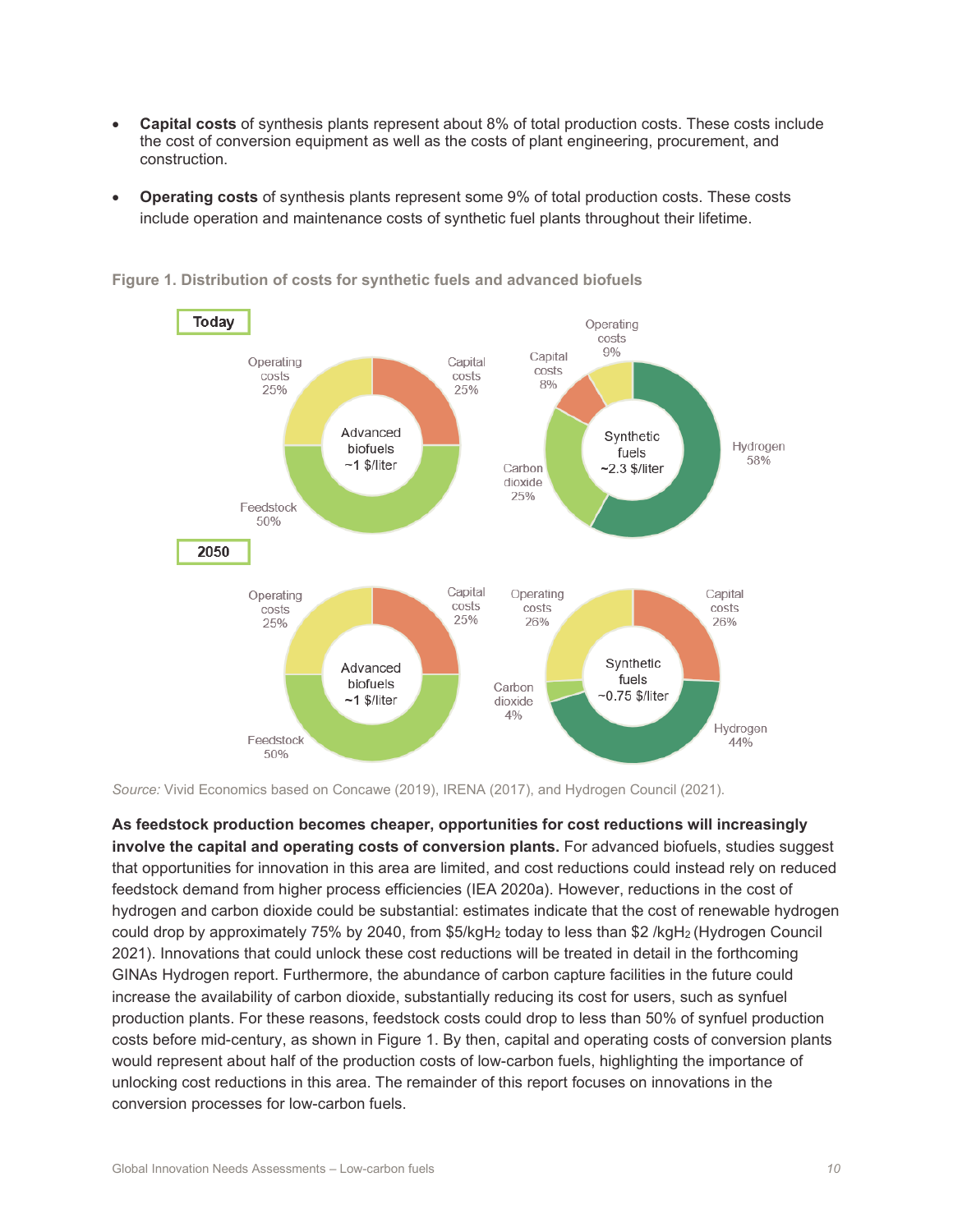**New investment in advanced biofuels and synthetic fuels is held back by significant barriers to commercial deployment:**

- **The high production costs** of advanced biofuels and synthetic fuels hinder their competitiveness with conventional fossil fuels. Synthetic fuels are currently more than four times costlier than regular gasoline. In addition, the risk of developing early-stage technologies increases the cost of financing advanced-fuel projects. The combination of high production and financing costs is a barrier for commercial deployment.
- **The lack of supporting infrastructure** poses a technical barrier to deployment. For advanced biofuels, adequate systems of collection, storage, and transport of feedstocks, along with downstream infrastructure such as blending and storage terminals, must be developed (IRENA 2017). These systems have been already rolled out for the production of conventional biofuels but need to be deployed at scale to support growth in biofuel production. For synthetic fuels, hydrogen and carbon dioxide production, transport to the site of fuel synthesis, and storage must be developed and deployed in the next decade.
- **Other policy and regulatory barriers** involve the lack of clear, long-term policy signals.

### **Key innovations**

**Innovation in low-carbon fuel production processes could further reduce capital costs of synthetic fuel and advanced biofuel refineries by 40–45%, leading to total cost reductions up to 20%.** Table 1 below reports the cost reduction pathways to 2050 for both the high- and low-innovation scenarios, split into capital and fixed operating costs. Cost declines also occur in the low-innovation scenario, largely due to economies of scale, learning-by-doing, and foreseeable near-term technological improvements. However, the high-innovation scenario sees additional cost reductions to 2050. Reductions in feedstock costs, which are important given their contribution to total costs, occur thanks to innovations in other sectors. They are, therefore, not considered in the table below. Cost reductions in synthesis capital and operating costs translate into an overall fuel cost reduction of up to 20%. Larger overall cost reductions are envisaged in advanced biofuels, for which capital and operating costs represent a larger share of total costs.

| <b>Technology</b>  | <b>Cost component</b>    | 2020 | <b>2050 low</b><br>innovation | 2050 high<br>innovation | % further<br>cost<br>reduction<br>under high<br>innovation | % further<br><b>LCOE</b><br>reduction<br>under high<br>innovation |
|--------------------|--------------------------|------|-------------------------------|-------------------------|------------------------------------------------------------|-------------------------------------------------------------------|
| Synthetic<br>fuels | Synthesis capex,<br>m/GW | 890  | 590                           | 340                     | 42%                                                        | 42%                                                               |

**Table 1. Cost assumptions under high- and low-innovation scenarios**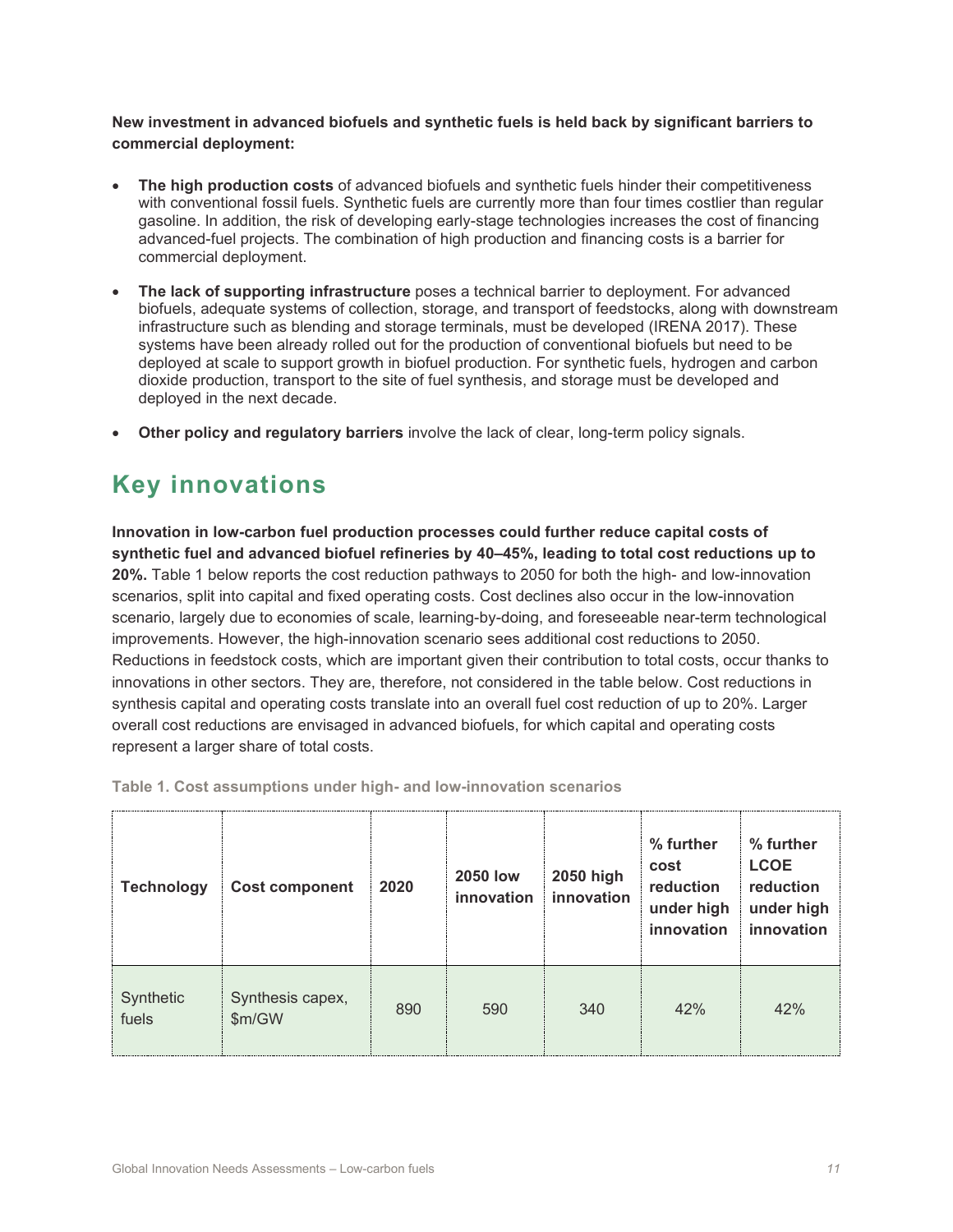| <b>Technology</b> | <b>Cost component</b>          | 2020  | <b>2050 low</b><br>innovation | 2050 high<br>innovation | % further<br>cost<br>reduction<br>under high<br>innovation | % further<br><b>LCOE</b><br>reduction<br>under high<br>innovation |  |
|-------------------|--------------------------------|-------|-------------------------------|-------------------------|------------------------------------------------------------|-------------------------------------------------------------------|--|
|                   | Synthesis opex,<br>\$m/GW/year | 35.6  | 23.7                          | 13.7                    | 42%                                                        |                                                                   |  |
| Advanced          | Synthesis capex,<br>\$m/GW     | 2,750 | 2,250                         | 1,250                   | 44%                                                        | 32%                                                               |  |
| biofuels          | Synthesis opex,<br>\$m/GW/year | 188   | 154                           | 85                      | 45%                                                        |                                                                   |  |

*Note:* Operating costs include operation and maintenance costs related to the conversion plant but do not include variable electricity costs that are generated during the plant's operation.

*Source:* Vivid Economics based on IRENA, European Commission, IEA, Agora Verkehrswende, Agora Energiewende, and Frontier Economics (Lövenich et al. 2018; IRENA 2017; IEA 2019; European Commission 2017).

#### **Key innovations in the production process of synthetic fuels include improving the efficiency of synthesis processes and building standardized, modular plants at scale:**

- **Innovation in the process of fuel synthesis** is required to obtain high-conversion efficiencies and yields while using carbon dioxide as the main carbon source. Processes for fuel synthesis, such as Fischer-Tropsch and methanol synthesis, are already used to synthesize other gases and produce, for example, industrial methanol (The Royal Society 2019).
- **Modularization** can be used to quickly build small synthesis plants, reducing risks and costs during construction. Greater flexibility in the construction process could enable plants to be built close to isolated renewable electricity or carbon sources, providing feedstocks at lowered costs.
- **Developing large-scale, standardized production plants** would help generate economies of scale and produce plant components that are easy to replicate in case of system failure (Lövenich et al. 2018).
- **Production routes alternative to synthesis** are being studied. For example, solar conversion of carbon dioxide directly into fuels such as methanol has led to promising intermediate results, but further research is needed to improve conversion rates and yields (The Royal Society 2019).

**Innovations in the production of advanced biofuels are specific to the conversion process adopted.** Many production processes are available in the market, but only two are in active technological development (IRENA 2019):

• **Hydrolysis and fermentation**—Improvements and process-step integration, such as combining the hydrolysis and fermentation stages into a single step, could increase process efficiency (IEA 2020a).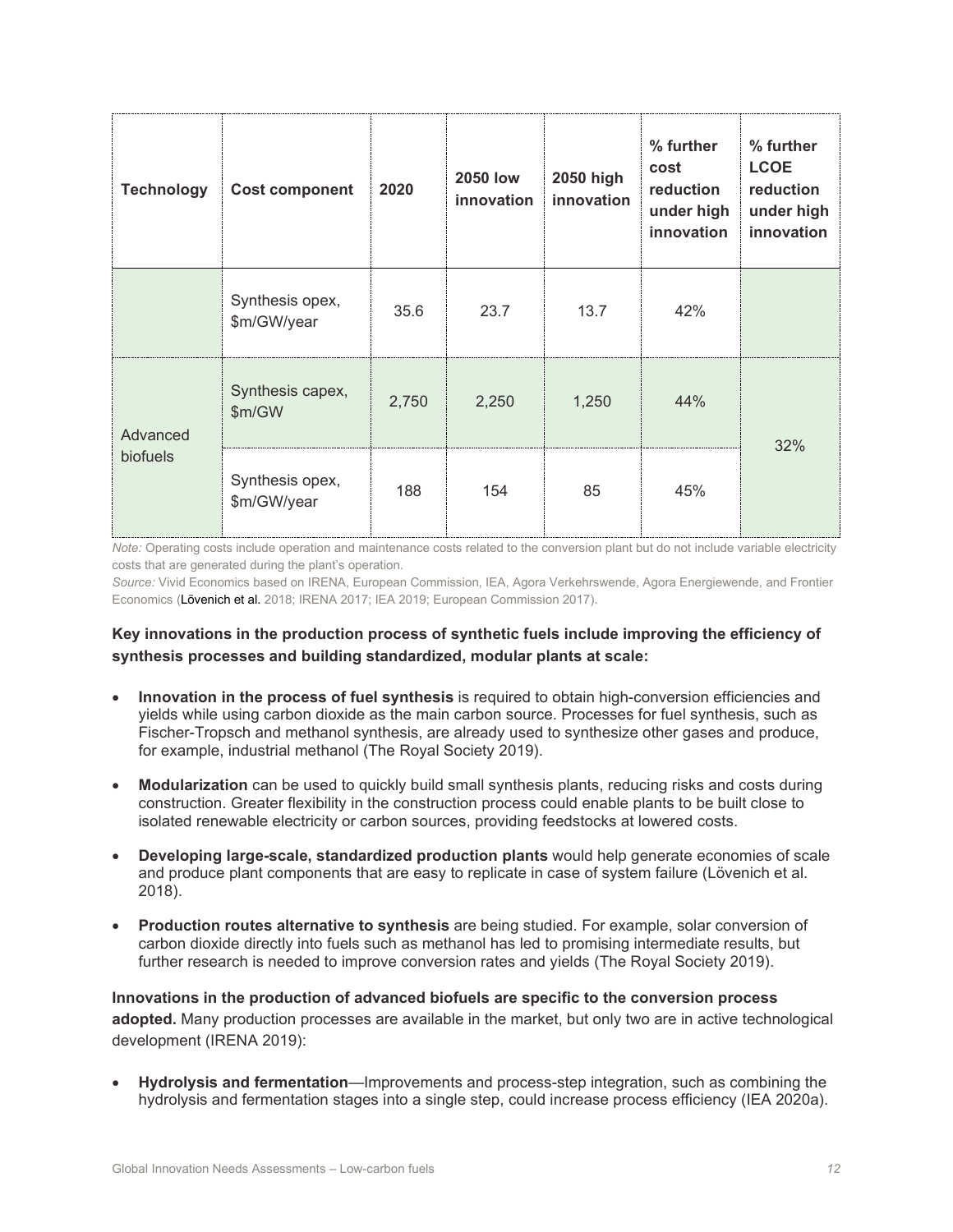Increased enzyme activity and enhanced yield production per ton of feedstock could lower enzyme use. These changes, paired with continued enzyme cost reductions, could lower the operating costs of conversion plants (IRENA 2017).

• **Gasification and pyrolysis**—Energy integration across the plant is considered a key opportunity for efficiency improvements: connecting the thermal demands and losses of different steps can improve the overall energy balance of the plant, improving yields and reducing energy imports (IRENA 2017). Development of fast pyrolysis processes to maximize yields represents another opportunity for cost reductions.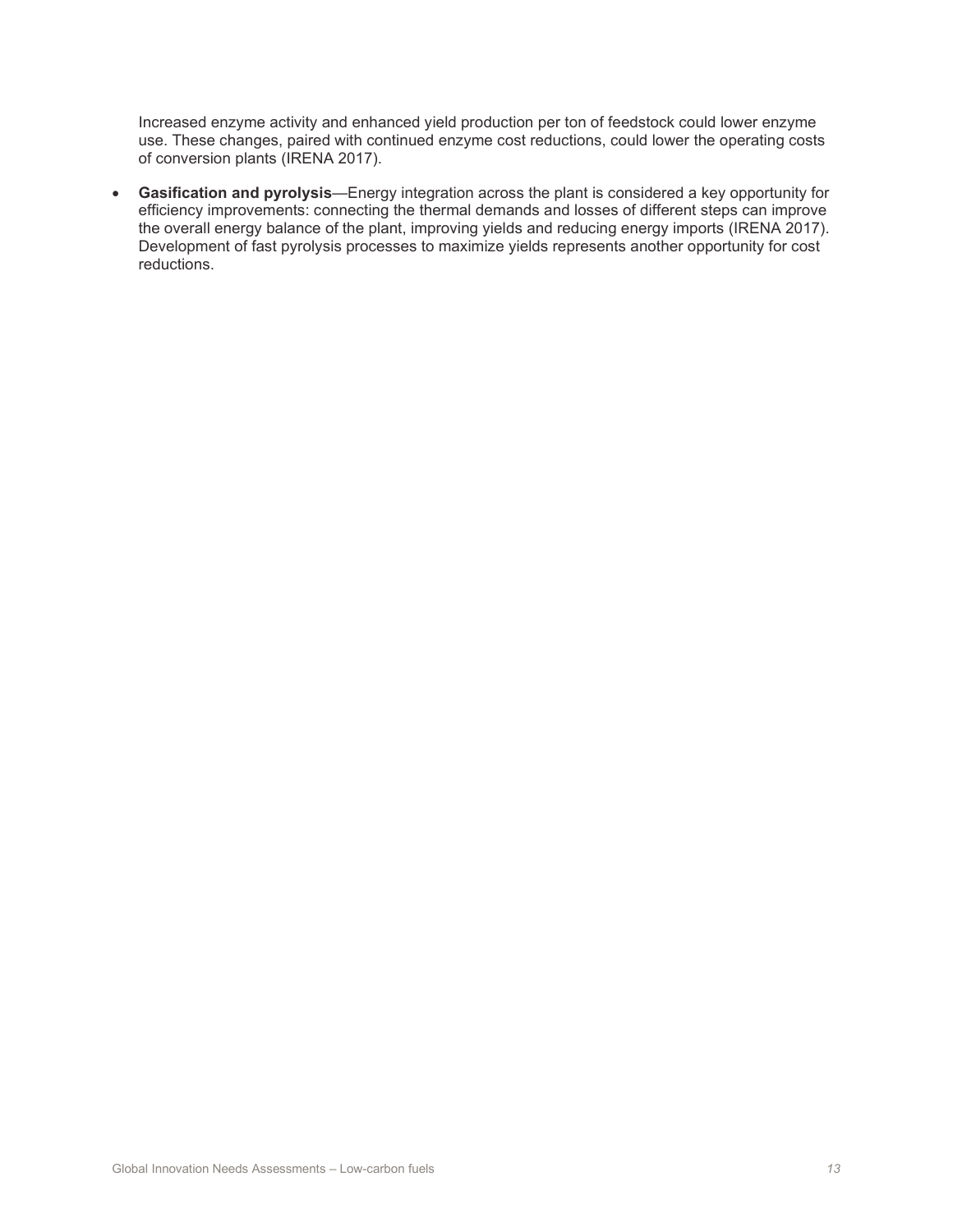# **3. Benefits of innovation**

### **Low-cost decarbonized energy**

**Lower energy costs are unlocked by the system benefits of innovation.** System benefits of innovation refer to net reduction in costs across the entire energy system as a result of RD&D *and* commercialization of technologies. In the context of this report, system benefits are calculated as the difference in total system costs of a high-innovation scenario and those of a low-innovation scenario, whereby

- System costs are all capital, operating, and fuel costs within the global energy system<sup>[9](#page-13-0)</sup>
- Low-innovation scenario represents market-driven progress in the absence of government support
- High-innovation scenario represents progress driven in part by government support of RD&D and deployment (i.e., commercialization) that accelerates cost reductions.

This metric provides an aggregate estimate of how innovations in selected technologies can reduce system costs after least-cost optimization of all energy carriers and technologies from both the supply and the demand sides.

**Strong innovation in the production of low-carbon fuels can provide US\$2.8 trillion (worth \$220 billion today) in cumulative (undiscounted) system benefits to the energy system through 2100, with savings realized especially during the second half of the century.** In both the low- and highinnovation scenarios, global energy system costs start at US\$10 trillion a year in 2021. System costs in the scenarios begin to diverge in the 2030s, and by 2040 the (undiscounted) annual system costs in the high-innovation scenario are US \$70 billion lower than in the low-innovation scenario. During these years, production of advanced biofuels attain scale, but synfuels lag behind due to their higher price premium. The gap between system costs in the two scenarios increases significantly over the second half of the century, at which point synthetic fuel production attains scale thanks to cheap production of hydrogen and carbon dioxide. Table 2 reports the system benefits in the high-innovation scenario for low-carbon fuels, measured as the difference between that scenario's cost and the low-innovation scenario's cost.

<span id="page-13-0"></span><sup>9</sup> System benefits may be calculated on an annual basis, or cumulatively between 2020 and 2050 (with or without discounting).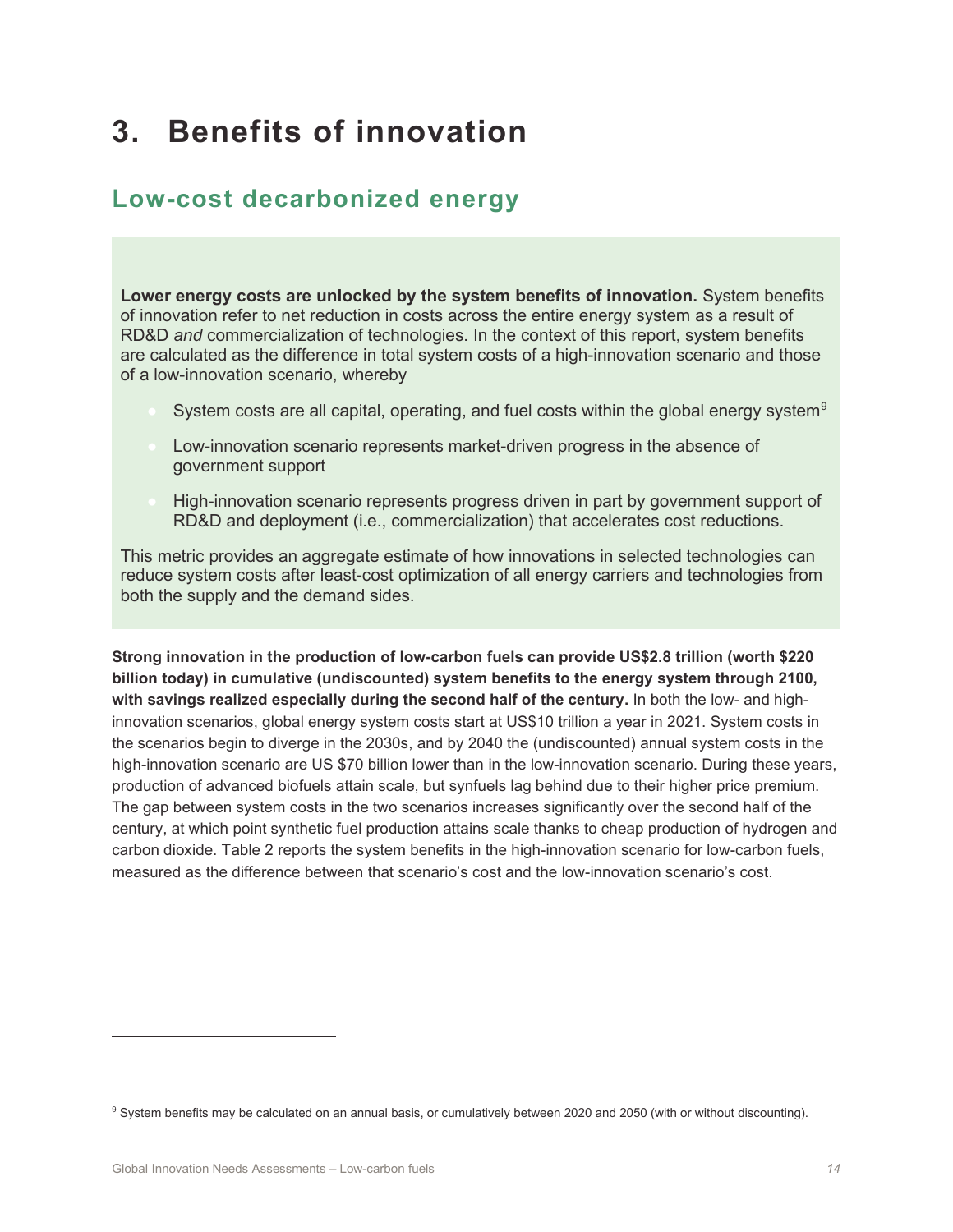**Table 2. Overall system benefits of innovation in low-carbon fuels**

| System benefits (\$b)                   | 2021-2050,      | $2051 - 2100$ , | 2021-2100,      |  |  |
|-----------------------------------------|-----------------|-----------------|-----------------|--|--|
|                                         | cumulative,     | cumulative,     | cumulative,     |  |  |
|                                         | undiscounted    | undiscounted    | discounted 5%   |  |  |
| High innovation in low-<br>carbon fuels | US\$790 billion | US\$2 trillion  | US\$220 billion |  |  |

*Note:* Discounting reduces the present value of future benefits. *Source:* Vivid Economics.

**Innovation in the production of low-carbon fuels benefits the energy system mainly through reduced cost of low-carbon transport.** Cheaper low-carbon fuels help decarbonize long-distance transport by replacing other fuels of fossil origin, such as jet fuels in aviation and conventional heavy fuel oil in commercial vessels. Lowering the cost of low-carbon fuels would reduce the need to rely on other costlier decarbonization solutions, which may require converting existing engine systems and supporting infrastructure. For example, the use of hydrogen in shipping, directly or in the form of ammonia, requires significant modifications to the engine and to transport and storage infrastructure on land and on the vessel. By decarbonizing long-distance transport, savings would accrue directly from the avoided cost of carbon from lower emission intensity in the sector, and indirectly from the reduced need to invest in expensive alternative mitigation technologies, such as negative-emission technologies. Figure 2 presents a schematic of the mechanism under which system benefits would be realized.

**Figure 2. Impact of innovation on the energy system.**



### **Jobs and Growth**

**Biofuel project developers have a range of options to set up each stage of the value chain.** The value chain of biofuel production starts with feedstocks. These vary and can include wood residues, agriculture residues, and waste. These resources are rarely in the hands of project developers, who need to connect with farmers and forest product industries and their stakeholders to procure them. The conversion technologies that project developers can choose from are many, and the choice depends on the targeted final product. Once produced, advanced biofuels are blended with conventional fuels and sold on the market. However, advanced biofuels will increasingly be used directly (without blending) as fossil fuels are phased out of the market.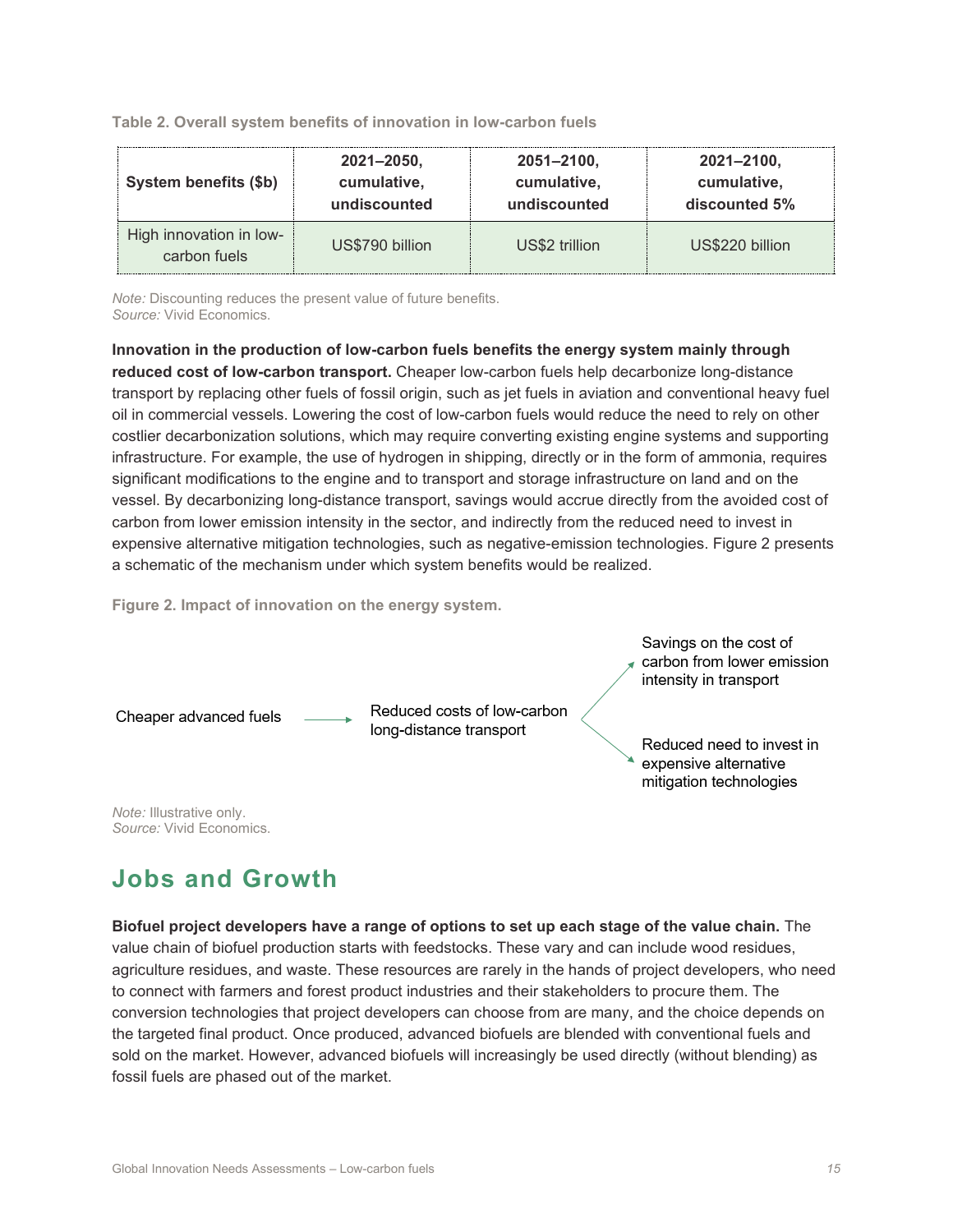**The value chain for synthetic fuels relies on the production of hydrogen and carbon dioxide.**  Developers can partner with companies producing carbon dioxide and hydrogen to ensure a stable supply of feedstocks.<sup>[10](#page-15-0)</sup> Reliance on feedstocks that are currently difficult to transport can condition the project developer's choice of location for the conversion plant. Developers can co-locate production close to partner feedstock-producing companies, for example, near sources of cheap renewable energy or industrial clusters.

**The market for low-carbon fuels could be valued at US\$600 billion by 2050, with the stage of the value chain related to conversion plants reaching more than US\$60 billion.** Today, the market for advanced biofuels is estimated at US\$33 billion globally (Precedence Research 2021). But the market for synthetic fuels is still in its infancy, and no industrial-scale plants have yet been built (The Royal Society 2019). By comparison, the market for gasoline today is estimated at US\$1,200 billion (IEA 2021). Reduced costs and increased applications of low-carbon fuels through innovation can expand demand for these fuels and can deliver economic benefits across the value chain (Figure 3). These benefits include business opportunities upstream at the feedstock stage, at the conversion stage, and downstream at the distribution stage. Under the high-innovation scenario, the market size of the entire low-carbon fuels value chain could reach US\$600 billion by 2050, with approximately 13 EJ of fuel produced in that year.<sup>[11](#page-15-1)</sup> By the same year, the market size specifically related to the conversion stage could reach more than US\$60 billion. Other stages of the value chain are important, but opportunities will heavily depend on local characteristics and market concentration and are, therefore, not quantified in detail in this report.

**In addition to innovation, adequate policy support is important to expand the market size of lowcarbon fuels.** The market for low-carbon fuels is driven not only by cost considerations, but also by governments' greenhouse gas (GHG) emission savings targets. Government interventions, such as fuel taxation, blending obligations, and transport sector emission reduction targets, are needed to drive demand for low-carbon fuels and to enlarge markets.

<span id="page-15-0"></span> $10$  For example, in 2020, energy and petrochemical company Repsol announced a plan to build a synthetic fuel production facility in partnership with Petronor, one of Spain's principal industrial centers, and the Energy Agency of the Basque Government (EVE) (*Renewable Energy Magazine* 2020).

<span id="page-15-1"></span> $11$  Fuel market sizing is indicative.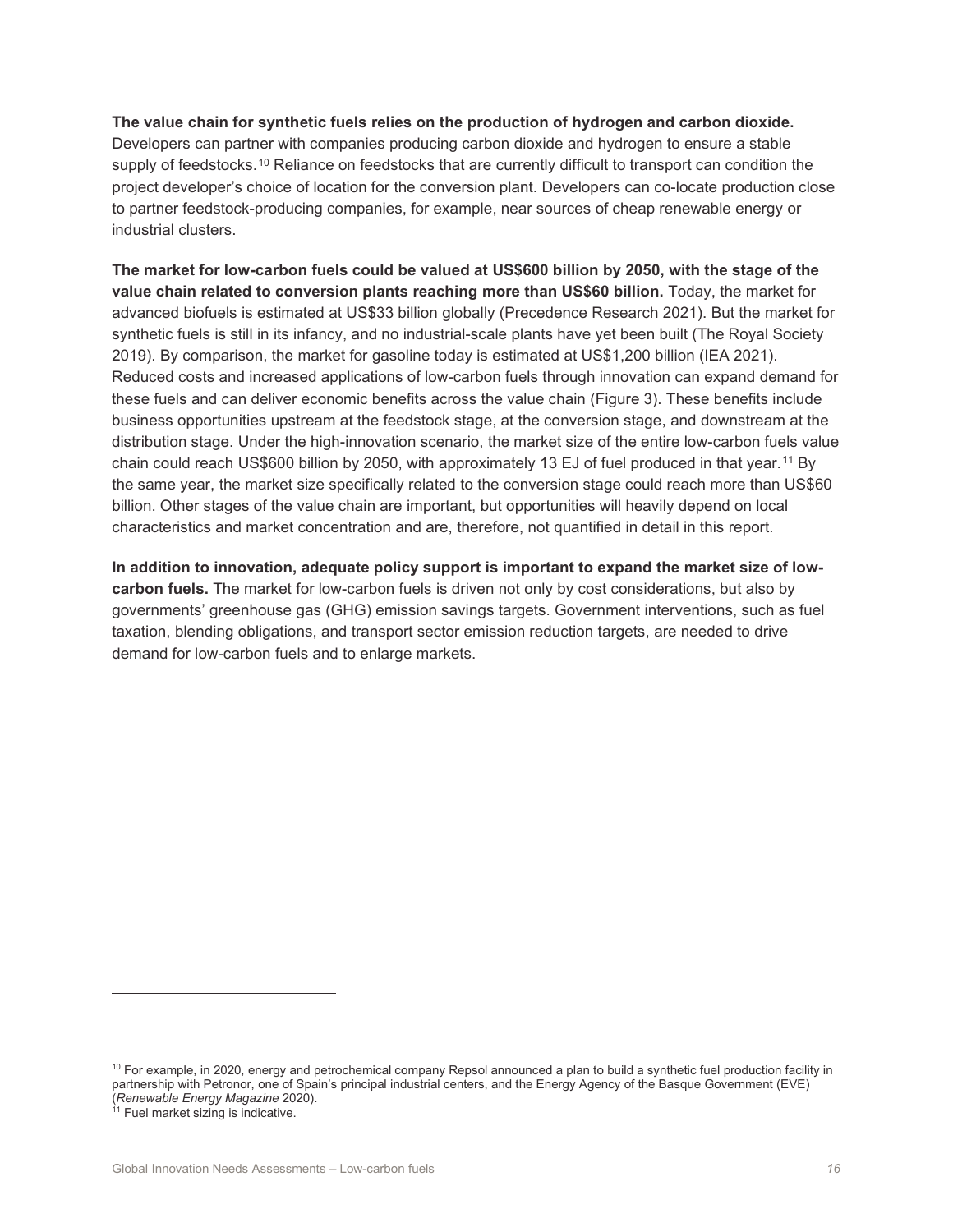**Figure 3. Simplified value chain for low carbon fuels.**

| Intermediate goods<br>Feedstock cost as % of synthetic fuels: ~ 80%<br>Feedstock cost as % of biofuels $\sim$ 50%    |                                                                                                                          |  | Final goods & services<br>Synfuel $cost \sim $1/liter$<br>Advanced biofuel cost $\sim$ \$2.3/liter |  |                                                                                  |  |
|----------------------------------------------------------------------------------------------------------------------|--------------------------------------------------------------------------------------------------------------------------|--|----------------------------------------------------------------------------------------------------|--|----------------------------------------------------------------------------------|--|
| Feedstock suppliers:<br>Hydrogen, carbon dioxide                                                                     | <b>Conversion plant construction and</b><br>assembly<br>Hydrogen and carbon dioxide<br>conversion equipment construction |  | <b>Retailers</b>                                                                                   |  | <b>End users</b><br>Companies                                                    |  |
| <b>Material and equipment</b><br>suppliers:<br>Tubes, pipes, basic materials etc.                                    | and assembly<br>Engineering, procurement and<br>construction management                                                  |  | Oil and gas<br>companies,<br>which can blend<br>synthetic fuels<br>and biofuels                    |  | operating in the<br>sectors of<br>maritime<br>shipping,<br>aviation, heavy-      |  |
| <b>Feedstock suppliers:</b><br>Agricultural/wood residues, waste                                                     | <b>Conversion plant construction and</b><br>assembly<br>Bioenergy conversion equipment<br>construction and assembly      |  | with other fuels<br>of fossil origin<br>produced<br>elsewhere                                      |  | duty transport,<br>chemicals<br>production and<br>heat providers<br>in buildings |  |
| <b>Material and equipment</b><br>suppliers:<br>Tubes, pipes, basic materials etc.<br><i>Source:</i> Vivid Economics. | Engineering, procurement and<br>construction management                                                                  |  |                                                                                                    |  |                                                                                  |  |

**Construction and operation of conversion plants, parts of the supply chain with significant potential for innovation, could generate US\$30 billion in direct GVA per year by 2050**. In the 2020s and 2030s, as low-carbon fuel refineries are deployed at scale, more than 80% of GVA could derive from the construction and development of conversion equipment. By 2050, more than half of global GVA could derive from the operation and maintenance of refineries built in previous years. This trend is described in detail in Figure 4. Equipment manufacturers and fuel producers have a substantial opportunity to capture part of this market share.

**Conversion technologies and plants could support 300,000 jobs, creating opportunities for workers with a wide range of skills**. Conversion technologies and plants are trade-exposed and highly innovative. Capturing the market share in these parts of the supply chain could translate to secure industry development and long-term employment opportunities. Highly specialized workers will be required to develop and design new and improved conversion technologies and conversion plants using innovative feedstocks. These workers include microbiologists, biochemists, and agronomists as well as chemical, industrial, and agricultural engineers. Construction and operation of feedstock units and conversion facilities will require construction workers and plant operators. Pipeline operators and truck drivers will be needed to transport the fuels from conversion facilities to retailers. A number of these workers are today employed in the oil and gas industry. Adequate retraining programs will be important to mitigate skills shortages in the low-carbon fuel industry while guaranteeing new employment opportunities for workers in the fossil fuel industry.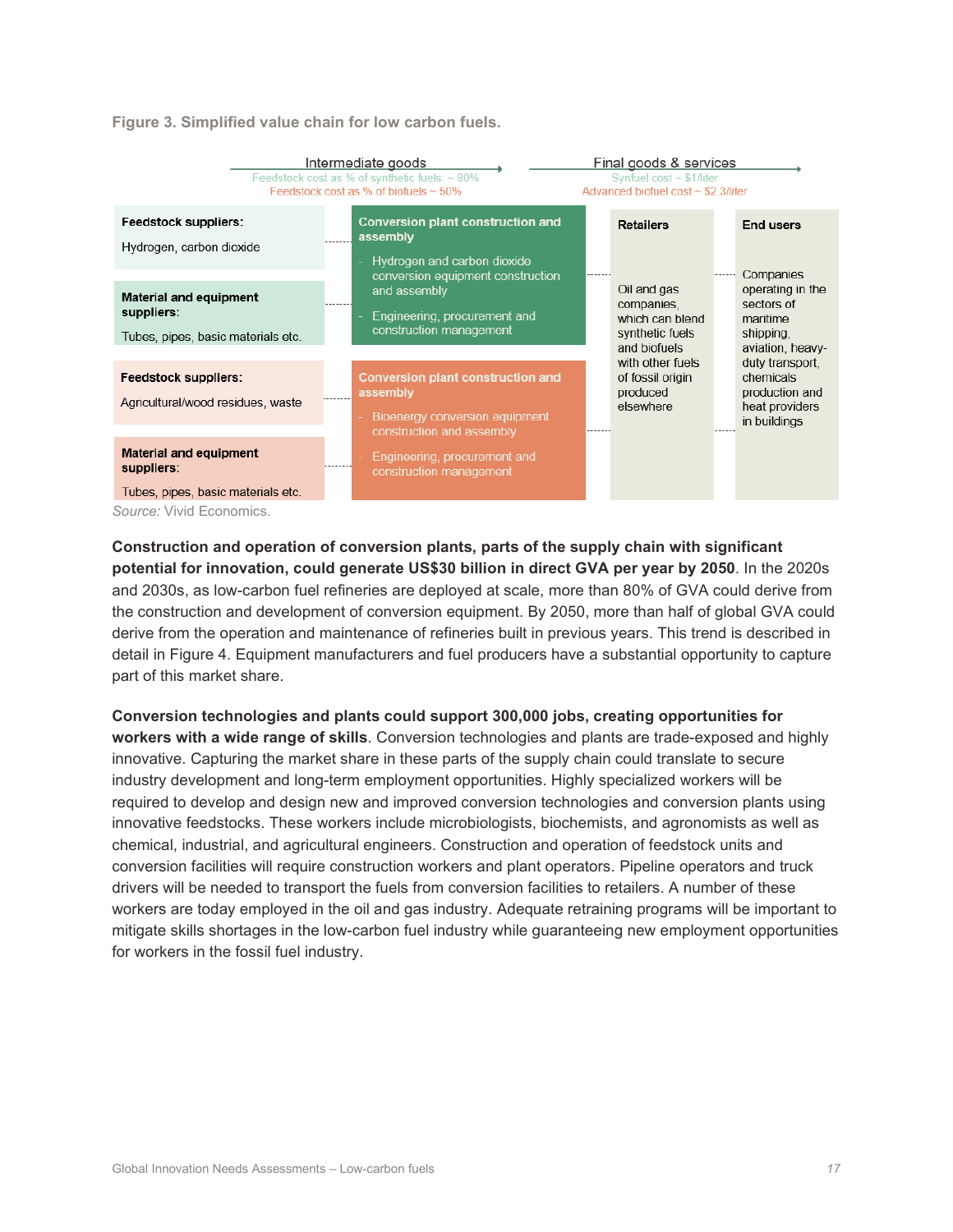

**Figure 4. GVA and jobs in the low-carbon fuels industry to 2050.**

*Source:* Vivid Economics.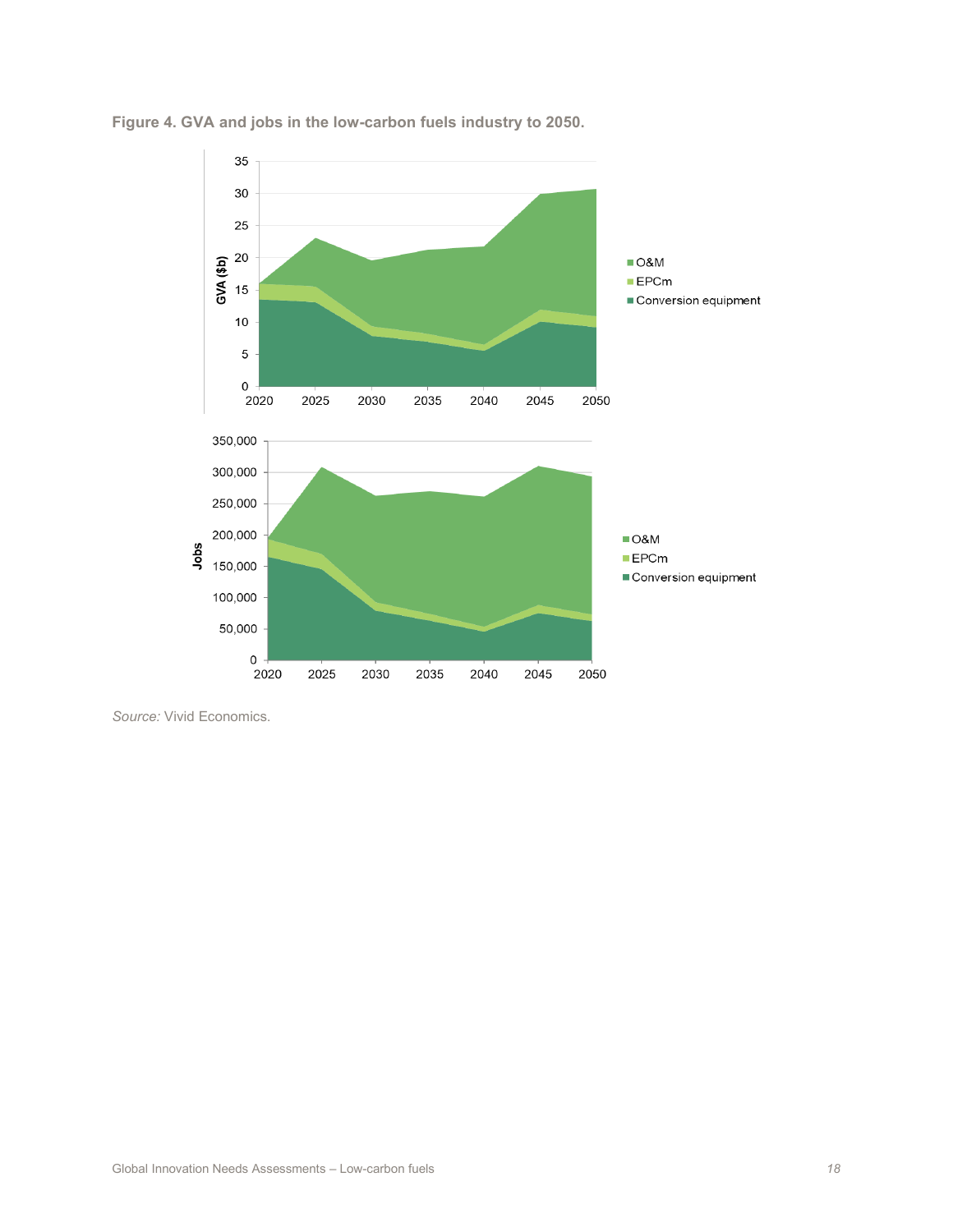# **4. The case for supporting innovation**

**To realize the full benefits of low-cost low carbon fuels, public spending on RD&D and commercialization of US\$3.2 billion per year and US\$2.8 billion per year, respectively, is required.**  These sums are equivalent to more than 10 times the current annual investment in low-carbon fuels from private and public sources combined (IRENA 2019). Most of this investment is currently being directed to second-generation biofuels; investment in pilot projects for synfuel refineries has only recently started to ramp up.<sup>[12](#page-18-0)</sup> In the short term, a large share of the RD&D spending could be directed to innovation in synthetic fuels and related value chains, given their limited development to date. But most of the commercialization spending could be directed to deployment at scale of advanced biofuels, which are at a more advanced stage of development and which already have supply chains in place.

**Although sizeable, the additional RD&D and commercialization spending is small relative to the benefits**. Modeling scenarios suggest that greater innovation in low-carbon fuels, enabled by government RD&D and commercialization support, could bring US\$45 billion in system benefits in 2050. The RD&D and commercialization spending by the public sector is, therefore, less than 15% of annual benefits. Furthermore, the estimated spending required is still less than 4% of the annual subsidies directed to oil consumption on average in the last five years (IEA 2019).

**Without adequate pull policies, substantial public support is necessary to commercialize lowcarbon fuels ahead of their utilization at scale in the 2030s.** To support the scale and pace of deployment required, complex supply chains involving multiple feedstock types will need to be set up and managed. With limited carbon prices, uncertainty over future markets, and limited policy support specific to low-carbon fuels, demand for low carbon fuels would be limited, and the deployment of low-carbon fuels projects would remain at the pilot/demonstration stage. These factors limit critical supply chain development and cost reductions, risking unnecessarily high costs when demand rises in the 2030s.

**Government support for RD&D and commercialization will need to be accompanied by pull policies that address market barriers and drive deployment.** Without pull policies, low-carbon fuels directly compete with their cheaper fossil fuel counterparts solely on a cost basis, potentially reducing demand for these fuels and slowing down their deployment. Carbon pricing covering most sectors would broadly create demand for low-carbon fuels. More sector-specific policies include the use of mandates with clear eligibility criteria, which can be designed with non-compliance penalties and price caps on compliance costs to incentivize compliance while increasing political acceptability. Stable and long-term policy frameworks can provide certainty about future government plans, reducing risk and increasing the bankability of low-carbon fuel projects. Taxation frameworks for transport fuels can be updated to internalize the carbon externality of liquid fuels of fossil origin. Together, a combination of push policies and pull policies can ensure sufficient investments as well as rapid and cost-effective deployment of lowcarbon fuel projects at scale.

<span id="page-18-0"></span> $12$  For example, in January 2021, Germany's largest refinery released plans to add synthetic fuels to its existing mineral oil-based portfolio with an EUR 500 million investment in a pilot project (Amelang 2021).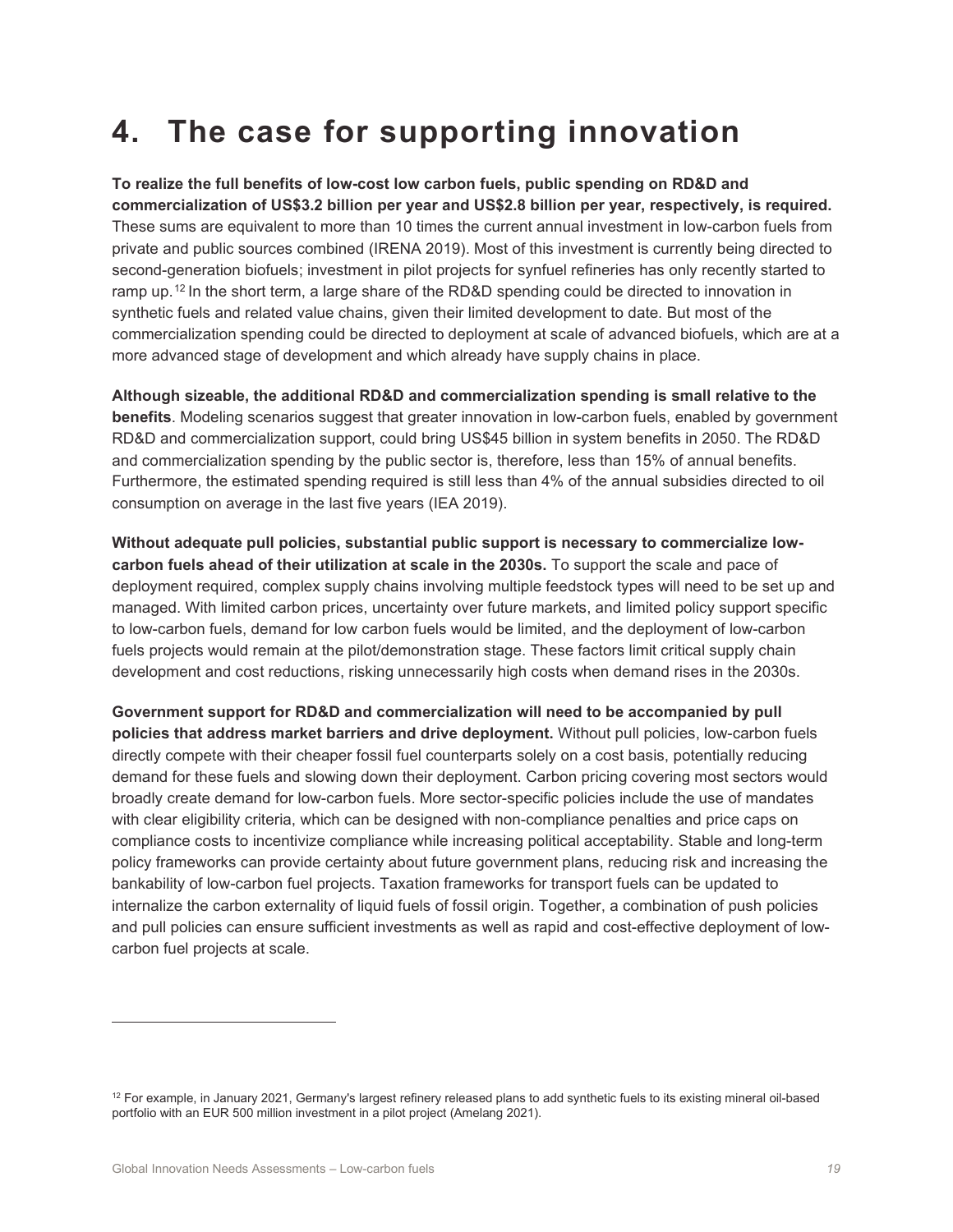## **References**

- Amelang, S. 2021. "Pilot project in Germany's largest refinery to produce synthetic fuels." *Clean Energy Wire*, January 21. www.cleanenergywire.org/news/pilot-project-germanys-largest-refinery-producesynthetic-fuels.*13.*
- Concawe. 2019. *Review* 28(1). www.concawe.eu/wp-content/uploads/Concawe-Review-28-1-webresolution-PDF.pdf.

Energy Transitions Commission. 2021. *Bioresources within a net-zero emissions economy: Making a sustainable approach possible.* www.energy-transitions.org/publications/bioresources-within-a-netzero-emissions-economy/.

European Commission. 2017. *Building up the future cost of biofuel.* https://op.europa.eu/en/publicationdetail/-/publication/13e27082-67a2-11e8-ab9c-01aa75ed71a1 (12)

Hydrogen Council. 2021. *Insights report 2021.* https://hydrogencouncil.com/en/hydrogen-insights-2021/.

- IEA (International Energy Agency). 2019. *The future of hydrogen.* [www.iea.org/reports/the-future-of](http://www.iea.org/reports/the-future-of-hydrogen)[hydrogen.](http://www.iea.org/reports/the-future-of-hydrogen)
- IEA. 2020a. *Advanced biofuels: Potential for cost reductions.* www.ieabioenergy.com/wpcontent/uploads/2020/02/T41\_CostReductionBiofuels-11\_02\_19-final.pdf.

———. 2020b. *Energy technology perspectives: The world's guidebook on clean energy technology.*  www.iea.org/topics/energy-technology-perspectives.

———. 2021a. Fossil fuel subsidies database. www.iea.org/data-and-statistics/data-product/fossil-fuelsubsidies-database.

———. 2021b. *Net zero by 2050.* www.iea.org/reports/net-zero-by-2050.

IRENA (International Renewable Energy Agency). 2017. *Innovation outlook: Advanced liquid biofuels.*  www.irena.org/publications/2016/Oct/Innovation-Outlook-Advanced-Liquid-Biofuels .

———. 2019. *Advanced biofuels: What holds them back?* https://irena.org/- /media/Files/IRENA/Agency/Publication/2019/Nov/IRENA\_Advanced-biofuels\_2019.pdf.

Jans*,* Y. et al. *2018. "Biomass production in plantations: Land constraints increase dependency on irrigation water." GCB Bioenergy 10(9):628–44.* 

Lövenich, A. et al. 2018. *The future cost of electricity-based synthetic fuels.* www.renewableh2.org/wpcontent/uploads/2018/11/2018-09-Agora\_SynKost\_Study\_EN\_WEB.pdf.

Precedence Research. 2021. *Advanced biofuels market size to surpass US\$848 bn by 2030. www.precedenceresearch.com/advanced-biofuels-market.* 

Proper, Ellen. 2021. *"KLM makes first regular flight with sustainable synthetic fuel." Bloomberg,* February 8. www.bloomberg.com/news/articles/2021-02-08/klm-makes-first-regular-flight-with-sustainablesynthetic-fuel.

Ram, M., et al. 2020. *Powerfuels in a renewable energy world.*  www.powerfuels.org/test/user\_upload/Global\_Alliance\_Powerfuels\_Study\_Powerfuels\_in\_a\_Renewabl e\_Energy\_World\_final.pdf.